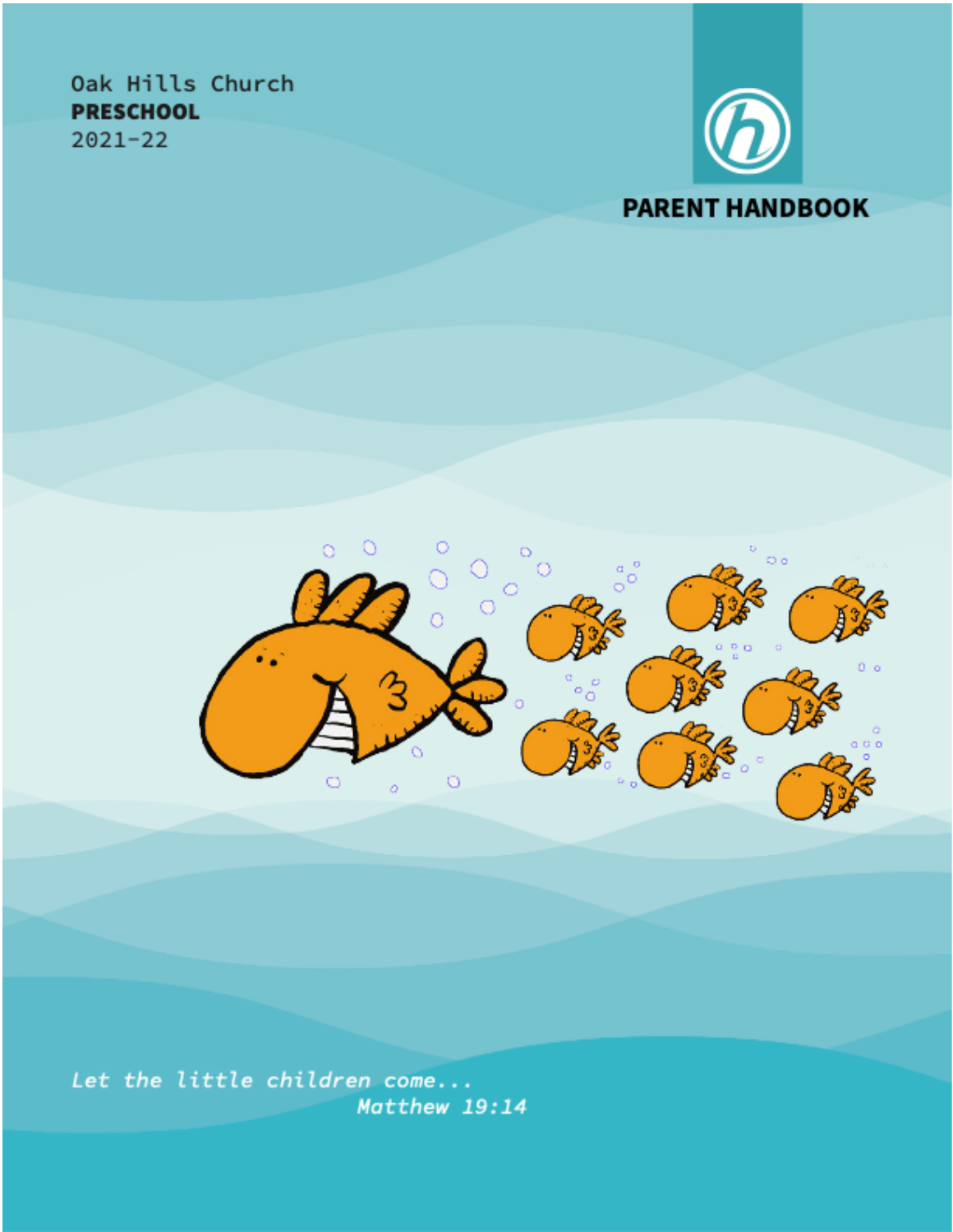

Address 19595 IH 10 West SA, TX 78257

Phone 210.698.4685 or 210.695.4681

Fax 210.698.1323 kendrak@oakhillschurch.com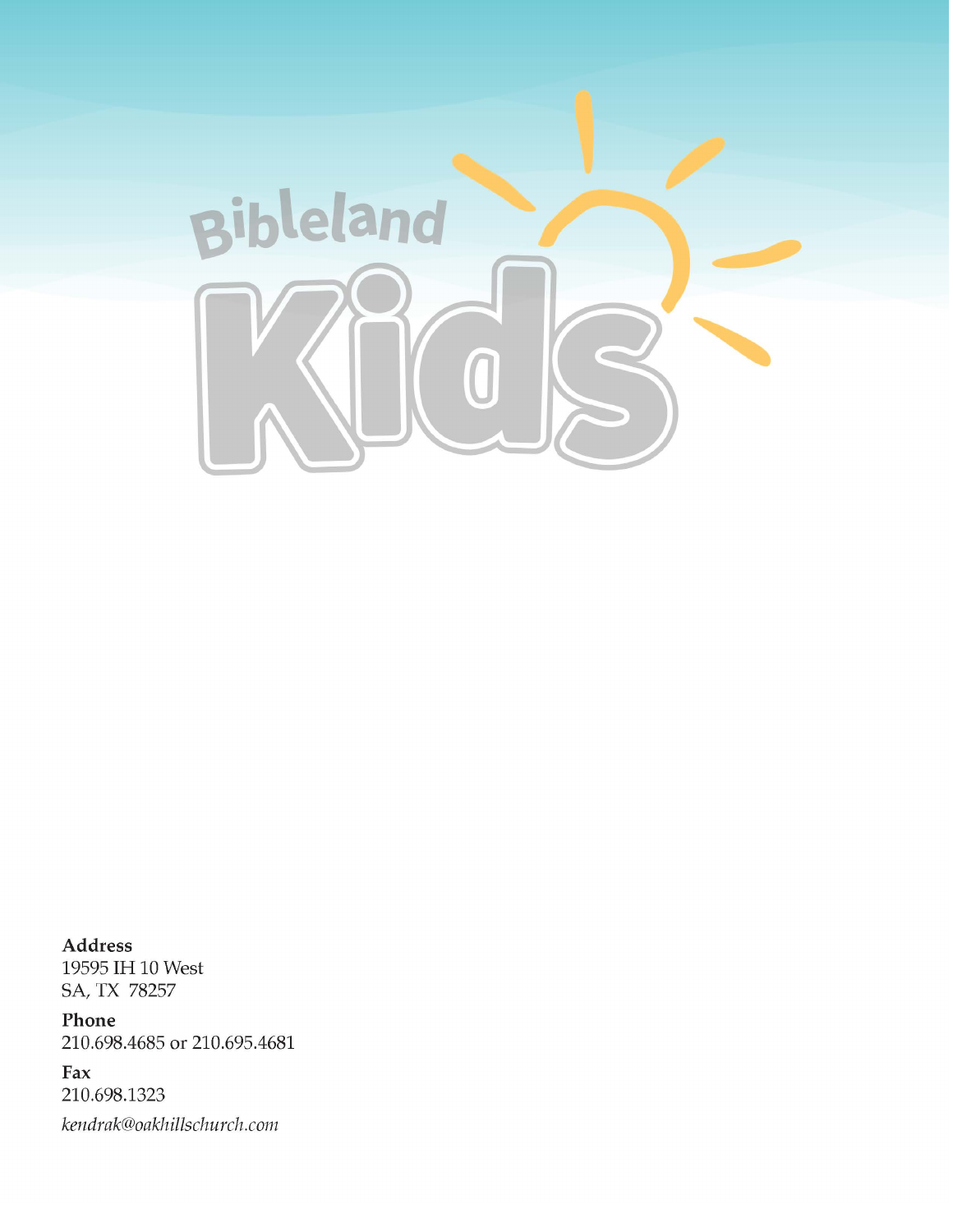# Oak Hills Church **PRESCHOOL**

| <b>OHC Main Number</b>                                                   | 210-698-6868 |
|--------------------------------------------------------------------------|--------------|
| <b>OHC Preschool</b>                                                     | 210-698-4685 |
| <b>OHC Fax Number</b>                                                    | 210-698-1323 |
| Selma Rivas<br><b>Family Minister</b><br>selmar@oakhillschurch.com       | 210-698-4684 |
| Kendra Kunkel<br><b>Preschool Director</b><br>kendrak@oakhillschurch.com | 210-698-4685 |
| <b>Admin TBD</b><br><b>Administrative Assistant</b>                      | 210-698-4681 |
| Claudia Lay<br><b>Facilities Manager</b><br>claudial@oakchillschurch.com | 210-698-4664 |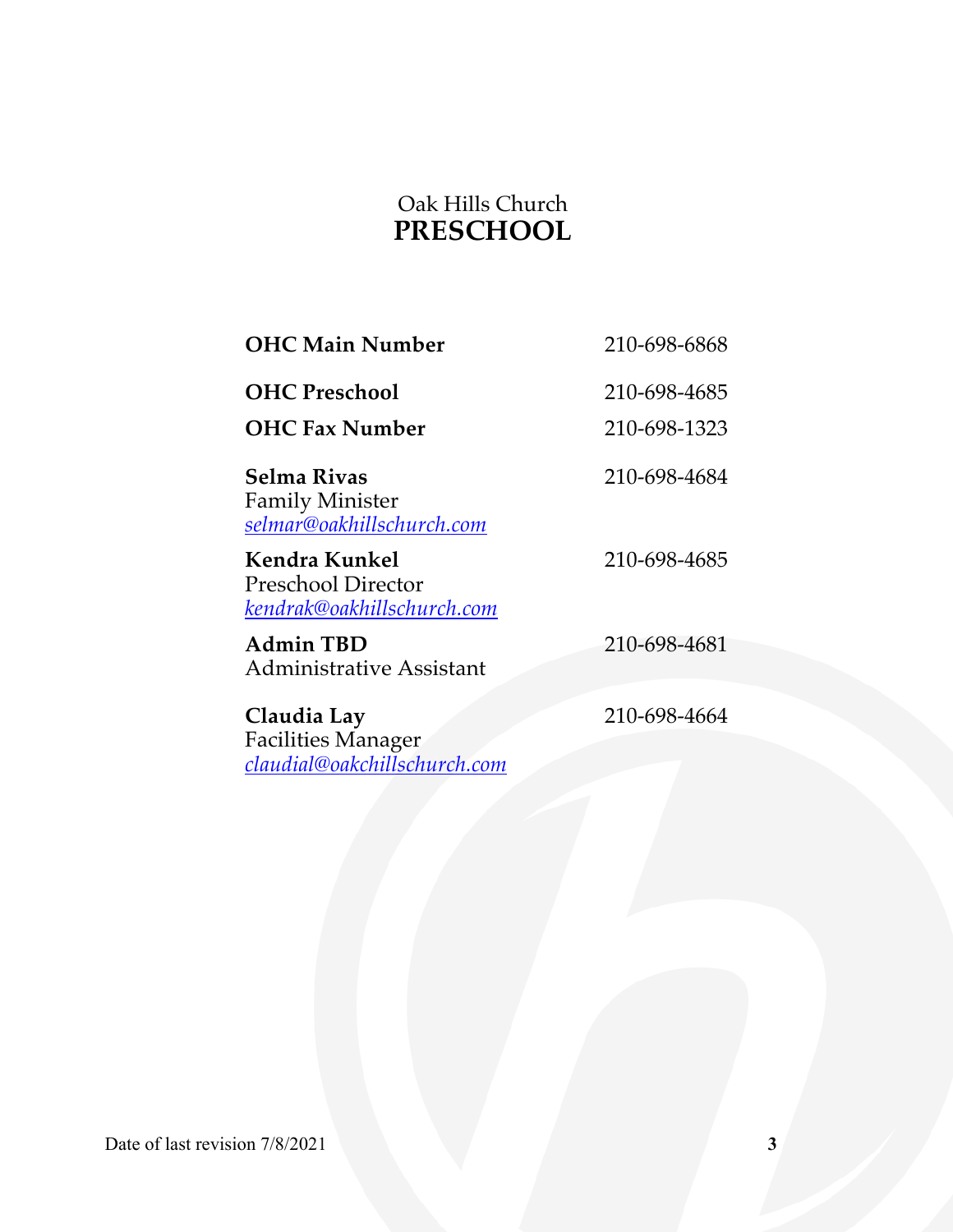# Parent Handbook 2021-22

Dear Parents:

Welcome to Oak Hills Church Preschool. You have chosen an early childhood program where your child's growth and development will be fostered in a developmentally appropriate way by teachers and staff who love God and have a passion to serve him through teaching.

This handbook has been prepared to acquaint you with school policy.

Please read this handbook so you will understand our school policy, and your role as a parent(s) in supporting our preschool program. Please retain this handbook as a guide.

Any changes made to policies and procedures throughout the school year will be sent home in the form of an amendment which will require your signature as a parent of a preschooler enrolled at Oak Hills Church Preschool.

If you have questions or concerns regarding policies and procedures, please contact the Preschool Director at 698-4685.

Sincerely,

Kendra Kunkel Preschool Director 210-698-4685

Oak Hills Church Preschool does not discriminate based on race, color, creed, nor national or ethnic origin in the administration of programs or employment.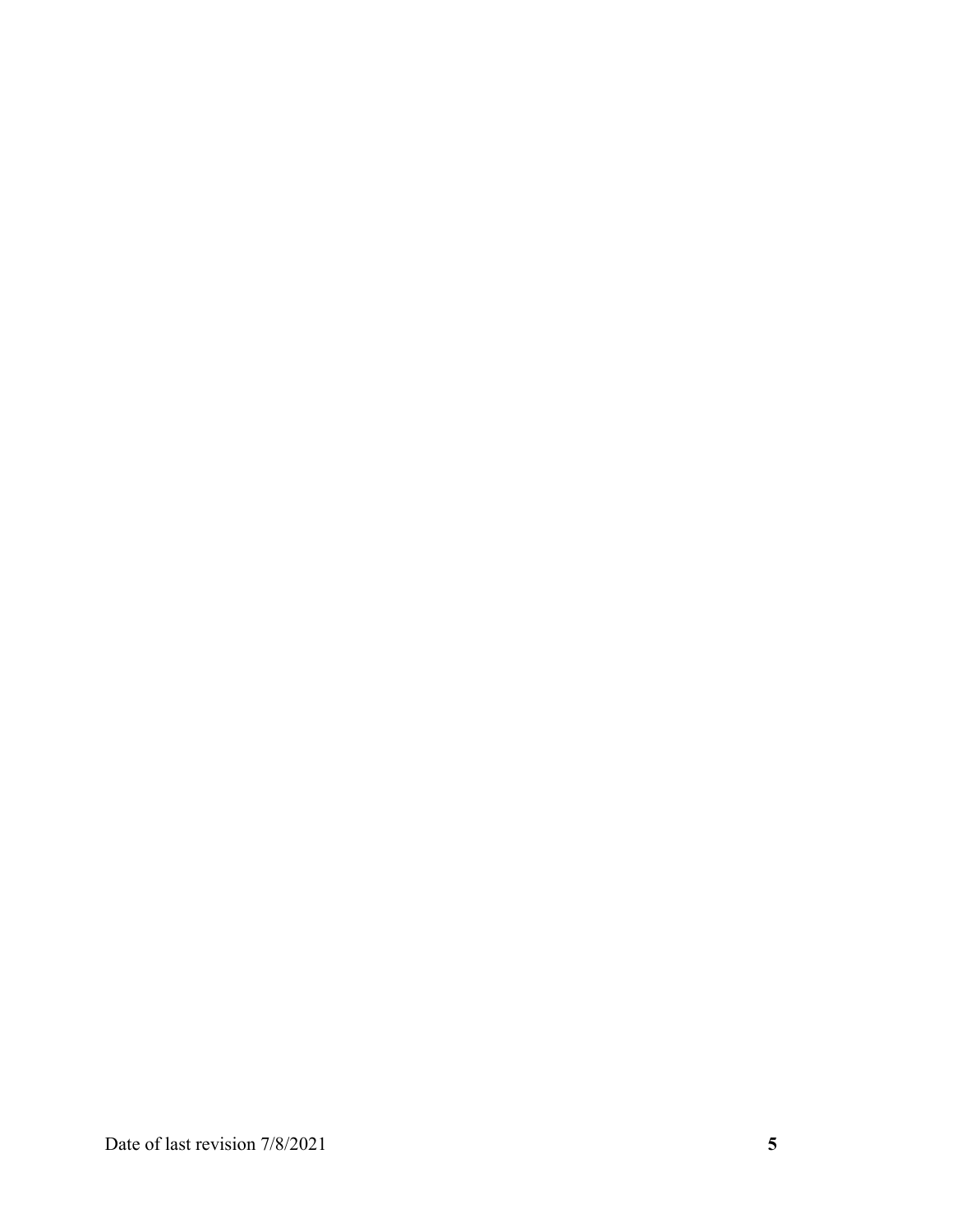# **OAK HILLS CHURCH PRESCHOOL**

Oak Hills Church Preschool offers quality early childhood education in a Christ centered setting.

Oak Hills Church Preschool was founded in 1999 as a ministry of Oak Hills Church to serve the families of our community by offering quality early childhood education in a safe, loving, Christian environment. Oak Hills Church Preschool is licensed by Texas Health and Human Services (THHS). The Department of Family and Protective Services (DFPS) is a department of THHS and oversees Child Care Licensing. The state licensing offices may be contacted at 210-337-3399. You may review the latest minimum standard and licensing inspection upon request. You may go to the DFPS website at <u>www.dfps.state.tx.us</u> or www.txchildcaresearch.org to learn more about DFPS. Our license and our most recent licensing inspection report are posted in the preschool office. The DFPS abuse hotline is 800-252-5400.

Oak Hills Church Preschool is managed by the School Director and is overseen by the Family Minister at Oak Hills Church.

#### HOURS OF OPERATION, HOLIDAYS, CLOSURES

The first day of school in September is on the Wednesday after Labor Day, and the last day of class in May is the Friday before Memorial Day. Please note that a "Get Acquainted Meeting" is held prior to the first day of class. An Oak Hills Church Preschool calendar is published yearly that coincides with Northside ISD calendar for most major holidays, with the exception of the first and last day of school.

Pre-K 3's, 4's, and 5's students attend school two or three mornings a week, 8:45 a.m. to 12:45 p.m. Extended day is available on Wednesdays until 2:15 p.m. for an additional \$35 charge. All students are expected to be prompt and to attend classes regularly. Children should be picked up promptly at 12:45 p.m. A late fee will be assessed at 12:55 p.m. We charge \$5.00 for the first 10 minutes and \$1.00 for every minute after 1:05 p.m.

#### **School Closing**

When inclement weather requires special precaution, the school may be forced to close. If Northside ISD closes due to bad weather conditions, Oak Hills Church Preschool will also close. Listen to your local TV and radio stations for information about school closing. Oak Hills Church Preschool will not make up bad weather closure days regardless of how NISD handles it. In the event we must close the school after the school day has begun because of electrical outage, plumbing, water shut off, natural emergency, or any other reason, the school office, through use of our phone tree system, or your child's teachers will call and notify parents that they must immediately pick up their child. (It is a health requirement that there be running water in order for school to be in session.)

#### **Office Hours**

The school office is normally open from 8:15 a.m. to 2:45 p.m. on school days. If we are not in, please leave a message on the voice mail, and your call will be returned as soon as possible. In an emergency dial 210-380-4273 and/or 210-698-6868 (church office).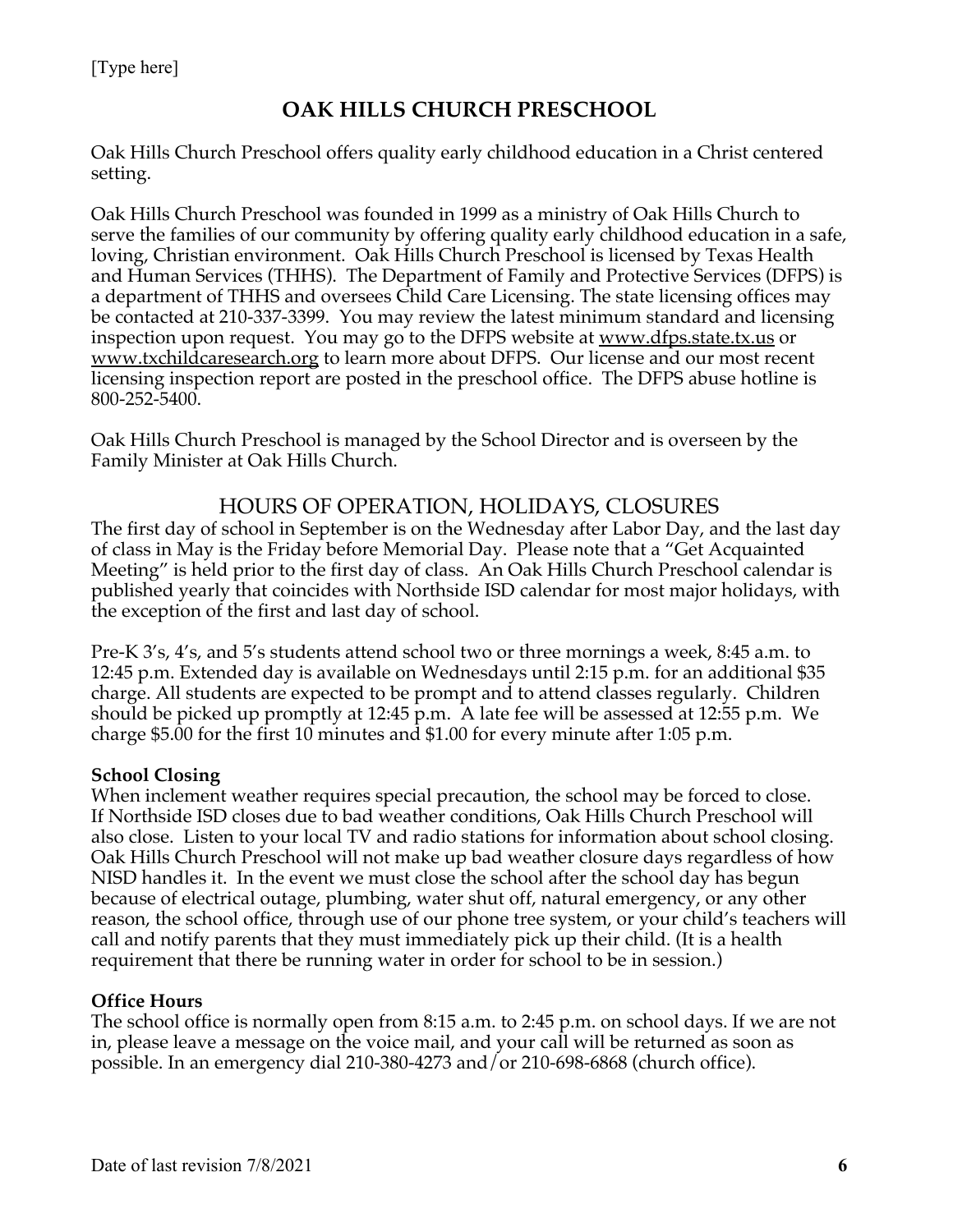# **ENROLLMENT REQUIREMENTS**

Before the child's admission to the school, three forms must be completed and returned to the school office. The forms are: the admission form (electronic form), which includes emergency medical authorization, the medical record form including shot record which must be signed and dated by a physician, and an emergency data card (electronic form). Forms must be received before your child can attend class. All students four years of age and older will need a vision and hearing screening, as required by the state. These screenings can be done through Stone Oak Speech and Language Center, shortly after school begins, in our facility for a nominal fee.

A child is considered enrolled when his/her name has been written into the appropriate class list and the required fees have been paid. These fees include May prepaid tuition, a supply fee and registration fee.

Please note that diapering facilities are not readily available; therefore, independent toileting must be mastered before a child can attend our school. If you have concerns about this matter, or if your child has a medical problem, please notify the Director.

The school makes an effort to accommodate all children, but our school reserves the right not to accept a child whose needs require individual attention that cannot be provided for by available staff. We do not have a registered nurse on staff. The school reserves the right to refuse care for a child if the parent's account is delinquent, and the parents have failed to pay outstanding charges.

Each parent must provide a current telephone number where he/she can be reached in the event of an emergency. Two alternate persons shall also be indicated and have a current phone number and address listed on both the enrollment form and emergency card. The emergency card will be sent in an link to your preferred email. If you prefer not to have your phone number released in the class directory, please notify the school by checking the appropriate box on the Parent Handbook Acknowledgement form.

# **REGISTRATION POLICY INFORMATION**

Registration is held in February for the following fall (September). The school year is from September through May.

Registration is on a FIRST-COME FIRST-SERVED basis. When a class is filled, a waiting list will be established. The list will remain in effect through the current school year only. It does not carry over to the next school year.

The annual registration fee and supply fee are NON-REFUNDABLE. The registration fee is \$100 for the first child, \$75 for the second child, \$50 for the third, and no cost for the fourth child in the same family. The supply fee is \$125 (3-day classes) or \$100 (2-day classes).

Included in the registration fee is May tuition. We take May tuition up front to secure a spot and tuition paid in advance will be refunded ONLY if the following criteria are met:

- 1. The school is notified before July 1 that you are withdrawing your child.
- 2. If school has started a 30 day notice is required.
- 3. We are able to fill the place vacated by your child.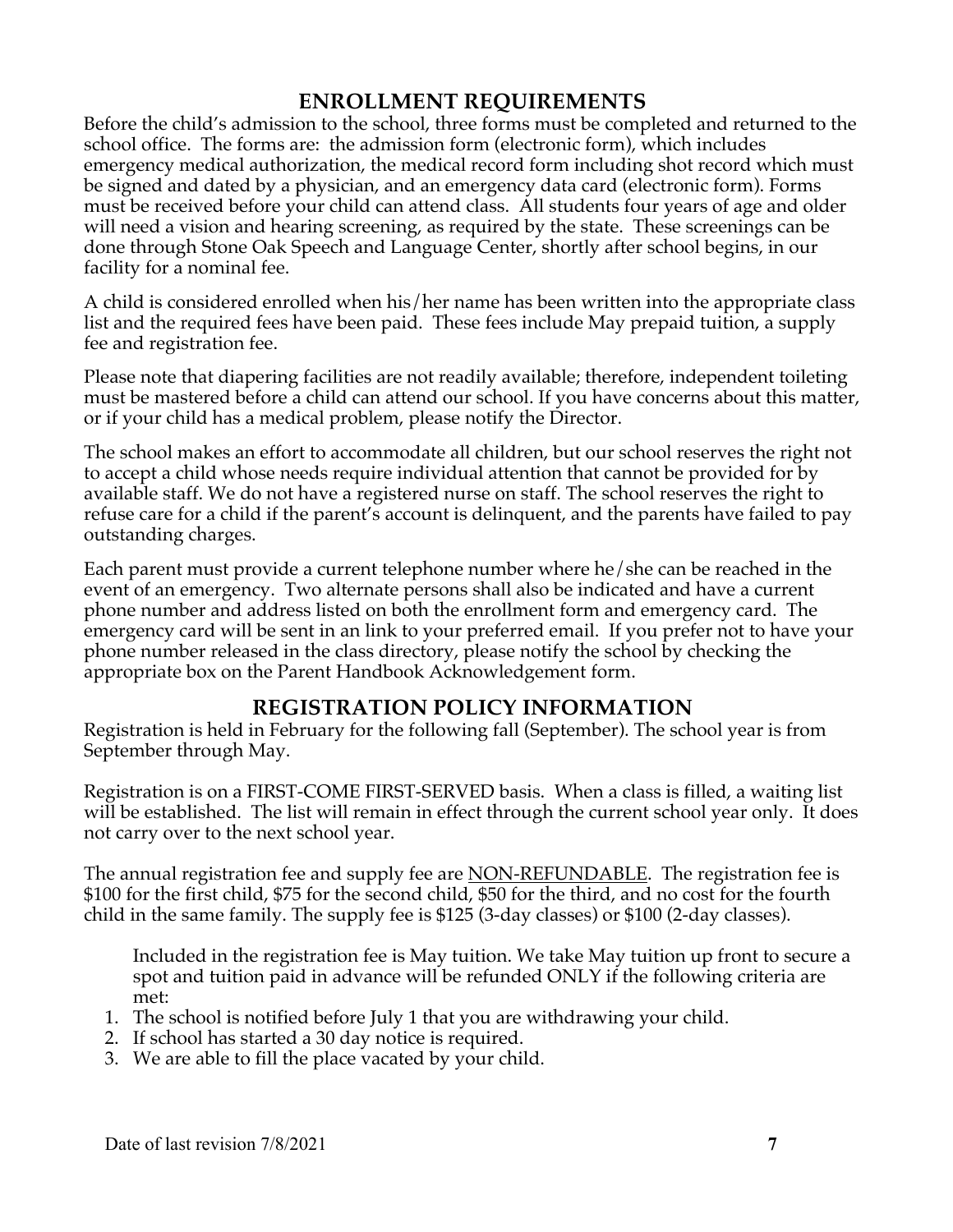#### **TUITION AND FEES**

Oak Hills Church Preschool is a nonprofit organization and is a ministry of the church. Our budget is set annually, and we are totally dependent on the tuition generated yearly for school operating expenses. Tuition is based on a full year and collected in nine equal payments.

Regular tuition (September – April) is due on the  $1<sup>st</sup>$  school day of the month and will be considered late on the 10<sup>th</sup> day of each month. After the 10<sup>th</sup> day of the month, a \$10.00 late fee will be charged. A 5 percent discount is available for paying a year in advance. There are NO credits for illnesses or vacation time. Tuition payments may be paid online, mailed or brought to the school office. Credit/debit card payments are accepted online by using the link e-mailed to you monthly. If payments are mailed, be sure they are addressed to Oak Hills Church PRESCHOOL, 6929 Camp Bullis Road, San Antonio, TX 78256 and include the child's name in the memo line of the check to eliminate confusion in the church office.

Each January new tuition rates and fees will be published for the following school year.

# **DROP OFF & PICK UP**

Please see the COVID-19 Preparedness Plan for drop off and pick up procedures. If someone other persons designated on the enrollment form is to pick up your child, please notify your child's teacher in writing by filling out the Permission to Release form. Late charges will be assessed in the event you are late picking up your child. Please refer to the section entitled "Hours of Operation" in this Handbook for further explanation of late fees. Parents are not to leave unattended child(ren) in the vehicle. If you need assistance with this, please call the school office.

#### Saying "Goodbye" (Separation)

To help achieve the goal of allowing your child to become independent, emotionally healthy, and well adjusted, we recommend the following practices with children age two and older:

- If possible, children should be walked in, not carried.
- Present your child to the teacher on arrival. The greeting between teacher and child is invaluable. Many things about the child's health and state of mind can be determined in that brief time and nothing should interfere with it. The teacher will then help the child join into classroom activities.
- Goodbyes at school should be part of a normal, everyday routine every child goes through. Separation should be sweet and brief, with reassurance about the planned pick-up time.
- Parents should encourage children to make friends with the teachers and look forward to being at school without feeling guilt or disloyalty.

# **CLASS ASSIGNMENTS**

Student class assignments are made after thoughtful consideration for each child individually and as a class member. We are unable to guarantee teacher requests. Please base your registration on the 2-day or 3-day class option rather than a specific teacher.

A "BACK TO SCHOOL" mail-out will be sent in mid-summer. Your child will also receive a post card invitation to a "Get Acquainted Meeting" before the start of school. The school is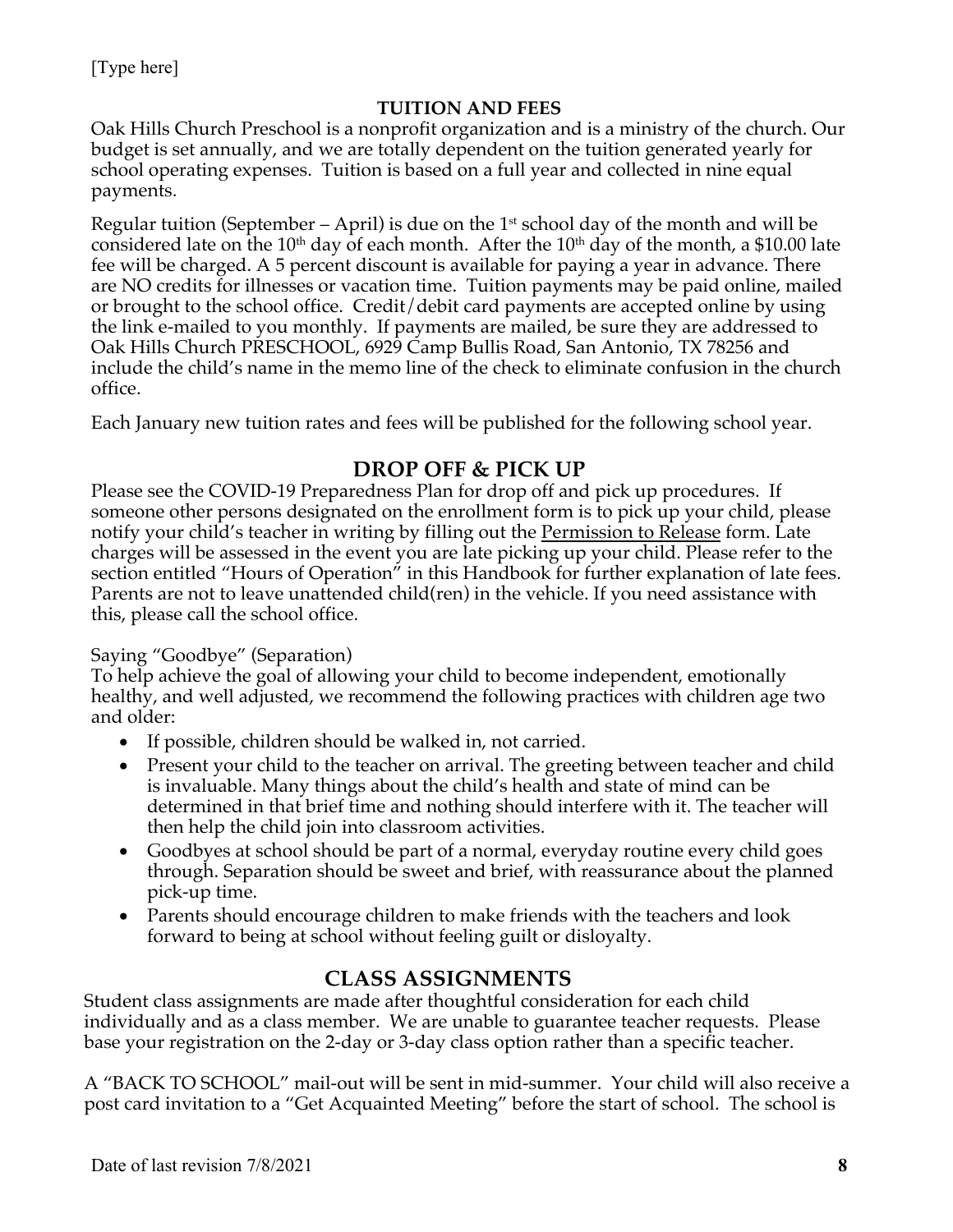located within the Northside Independent School District boundaries, and we follow their calendar for major school holidays. Holiday and School closure dates are listed in the brochure you received with registration materials, or you can also view the brochure online at https://oakhillschurch.com/Content/Childrens/Brochure%2020-21.pdf

#### **EDUCATIONAL PHILOSOPHY**

Our goal is to provide a Christ centered program that combines developmentally appropriate teaching techniques and current educational philosophy within a secure and stimulating environment. Each child has the opportunity to grow spiritually, physically, emotionally, mentally, and socially at his/her own rate.

Time and space are organized to encourage active exploration by each child. Freedom of choice and self-directed time are scheduled in addition to teacher-directed time and structured activities. Children will build self-esteem and self-confidence as they explore and discover. Hands-on learning and discovery provides the conceptual background necessary for the later development of all abstract learning. Children will use all senses to be actively involved in the learning process. Children will develop at their own pace as they learn about life and how they relate to the community and the world around them.

#### **CURRICULUM**

Each teacher plans the preschool curriculum around topics that are developmentally appropriate for the age group they are working with, based on a yearly outline of suggested topics. Social development, cognitive skills, language skills, and perceptual skills are all emphasized through play in independent play as well as large group activities. Each child is unique and develops at his/her own rate. Because "play" is a child's "work," the classroom is divided into learning or "work" centers, which provide opportunities for learning through various challenging activities. The children are provided with daily experiences that will promote their overall level of development.

#### **ENRICHMENT CLASSES**

Music, Life Skills and Motor Skills classes are provided for children to enhance their learning experience. These enrichment classes are taught by teachers hired for these specialty areas.

#### **CHAPEL**

Oak Hills Church is a non-denominational body of believers who strive to be fully devoted followers of Christ. Preschool chapel is held weekly. This time of worship consists of praise and worship, Bible stories, memory verses from the Bible, and prayer.

Our goal is for every child to know there is one God who loves them deeply and he sent his Son Jesus to make a way for eternal life with him.

#### **DISCIPLINE**

At Oak Hills Church Preschool, we believe that keeping children busy and actively engaged decreases the frequency of behavior problems in the classroom. Transition activities help the children move smoothly from one activity to another. Our teachers use only positive guidance and redirection. Setting consistent, clear, understandable limits fosters the child's ability to become self-disciplined, which is our ultimate goal. Modeling the expected behavior, redirecting children to an acceptable activity, and setting clear limits

Date of last revision 7/8/2021 **9**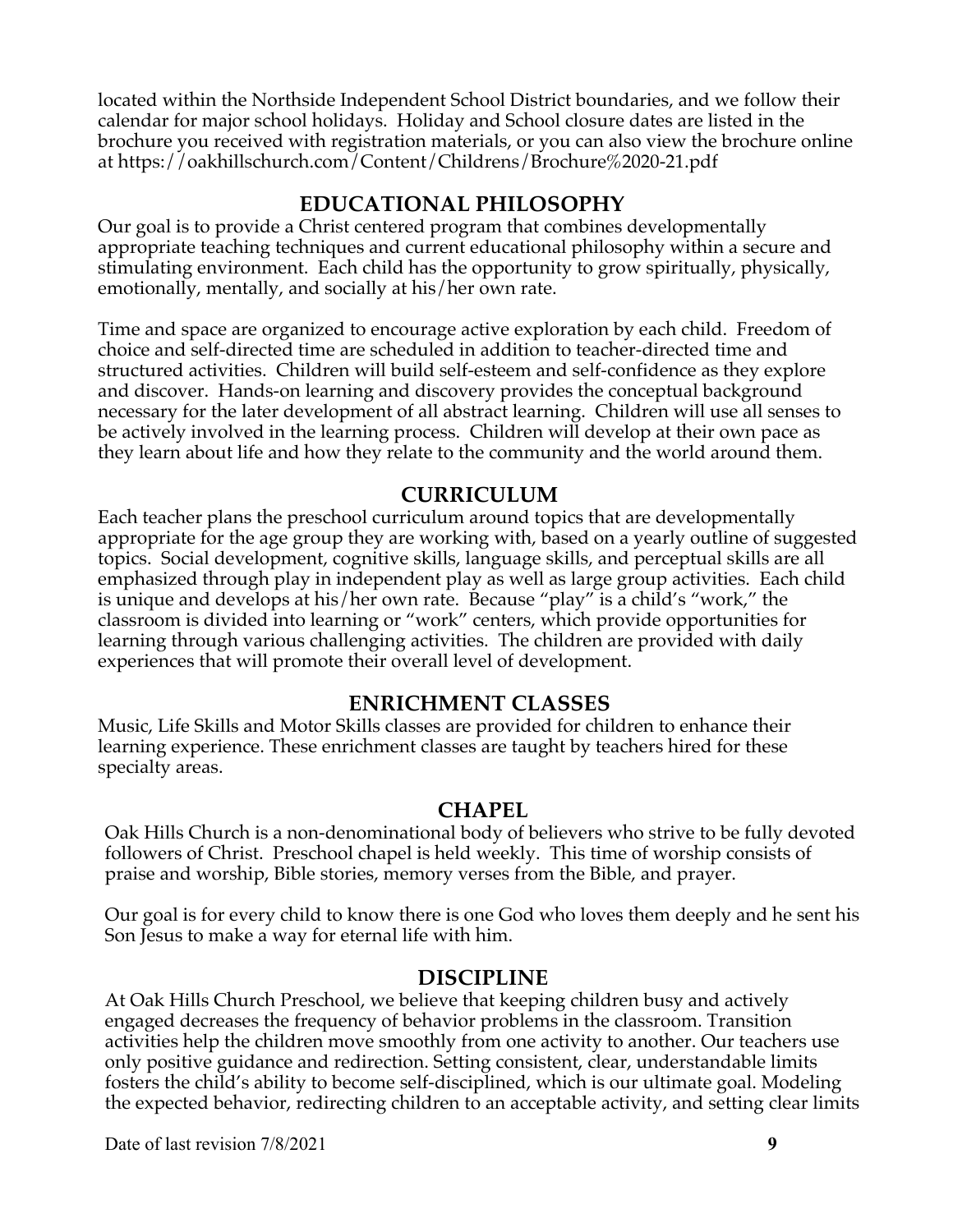are a few of the methods used at Oak Hills Church Preschool to guide children. Children are given opportunities to develop social skills such as cooperating, negotiating and talking with the person involved to solve interpersonal problems. Children are taught to express their feelings and self-regulate in a socially accepted manner. When these methods do not work, your child will be spoken to and removed from the situation as a first step. Children are born with enormous creativity! We feel that too much discipline (correcting a child for every little thing) destroys their spirit. By teaching the child that each choice they make has a direct consequence, they will begin to learn to be responsible for their own actions. A negative choice will result in a negative consequence. Oak Hills Church Preschool prohibits corporal punishment of any kind, cruel or severe punishment, humiliation, or verbal abuse. No child will be denied food as a form of punishment nor punished for soiling or wetting their clothing. If a behavior problem presents itself, every attempt will be made to remedy the situation. However, dismissal of a child for behavior problems will be at the sole discretion of the Preschool Director.

Please do not be discouraged if your child is disciplined. Children act out and test our limits at all stages of development. The behavior will pass as long as we are all consistent. You will be notified of any behavior we feel should be reinforced at home. When dangerous or disruptive behavior persists, brief time out periods are used in the classroom or the school office. Corporal punishment is never used. In cases of extreme behavior problems, parents will be notified. Cooperative plans for resolution will be developed. We believe in a positive atmosphere for learning. Students will be taught to respect one another's rights and privileges so that acceptable discipline can be maintained during all school activities.

Discipline problems which have reached a level to warrant a visit with the Director will result in a note sent to the parent(s) and a phone call home each time the child is brought to the Director so that the parent(s) are aware of the situation at hand. The note must be signed and dated by one of the child's parents and returned to the school. In the event that serious behavior problems cannot be resolved, the student will be dismissed from Oak Hills Church Preschool.

#### **DAILY SCHEDULE**

Each classroom has a daily schedule posted. The schedule has been designed to alternate between large and small group time, active and quiet activities, and to allow sufficient time for centers and outdoor play. Changes to this schedule will be sent home in your child's tote as well as posted in the classroom.

# **SCHOOL PICTURES/SNAPSHOTS**

The teachers do take pictures at school of the children involved in their daily activities. These pictures are used for bulletin boards, memory books, and classroom activities. If you do not want your child photographed, you must fill out a photograph denial form in the office. This will then be placed in your child's file and a copy will be given to his/her classroom teacher as well as all special teachers.

# **CHILD RELEASE REGULATIONS**

Staff members can release a child only to other adults who have been authorized in writing to pick up your child. Authorized persons are identified on the enrollment form and the Pickup Authorization form. Children must be signed in and out every school day by the adult who brings and picks up.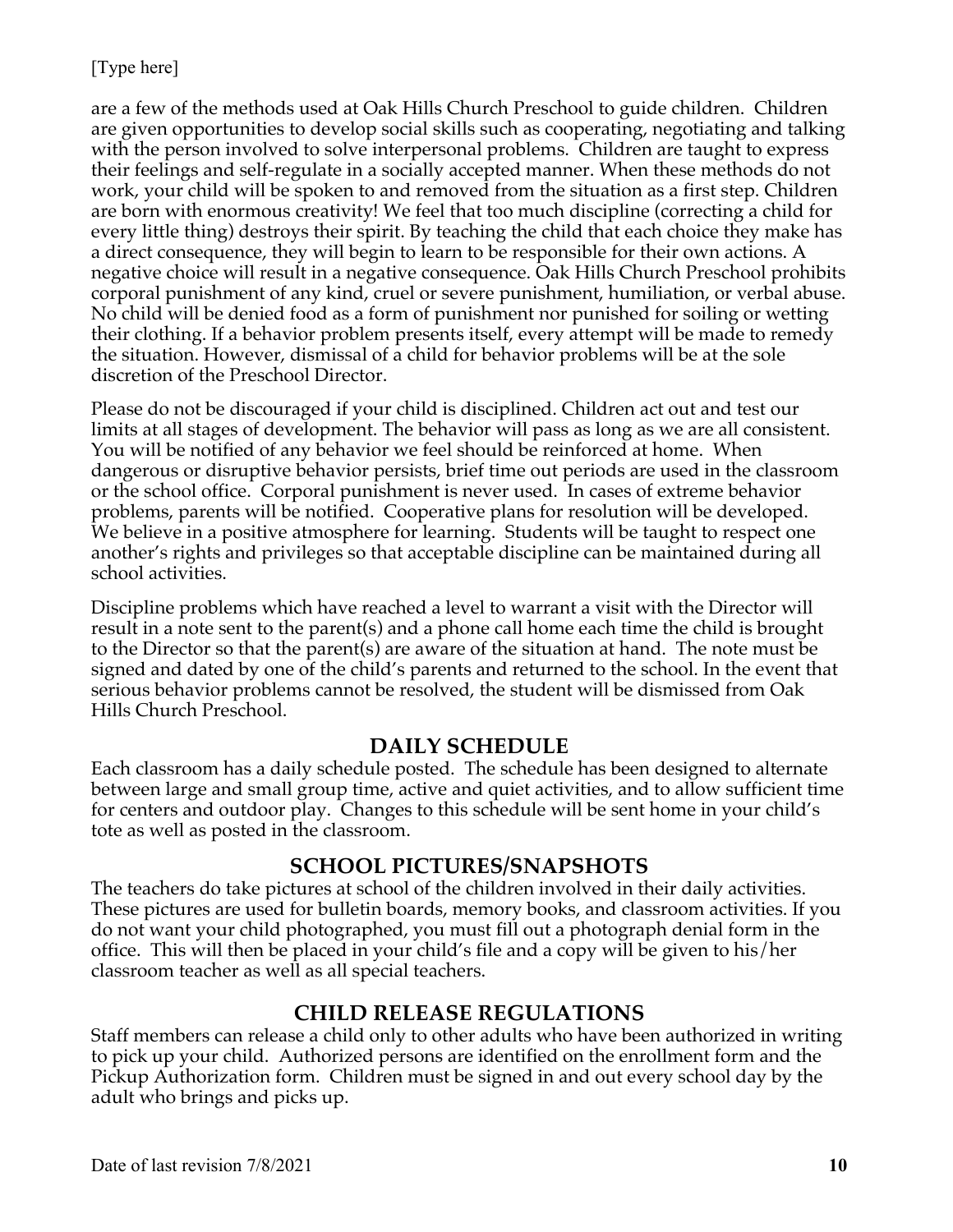Children should be picked up promptly at 12:30/12:45 p.m. depending on your drop off time. Late pick up is discouraged, and at 12:55 a late charge will be assessed. Late charges are \$5.00 for the first 10 minutes and \$1.00 for every minute after 1:05 p.m. If you arrive after 12:55 p.m., you will pick your child/children up from the school office.

# **PARENTS RIGHT TO IMMEDIATE ACCESS**

Parents of a child in our care are entitled to immediate access, without prior notice, to their child whenever they are in care at Oak Hills Church Preschool, as provided by law. In cases where the child is the subject of a court order (e.g., Custody Order, Restraining Order, or Protection from Abuse Order) Oak Hills Church Preschool must be provided with a Certified Copy of the most recent order and all amendments thereto. The orders of the court will be strictly followed unless the custodial parent(s) requests a more liberal variation of the order in writing. In the case where both parents are afforded shared/joint custody by order of the court, both parents must sign the request for more liberal interpretation of the order.

In the absence of a court order on file with the Preschool, both parents shall be afforded equal access to their child as stipulated by law. Oak Hills Church Preschool cannot, without a court order, limit the access of a one parent by request of the other parent, regardless of the reason. If a situation presents itself where one parent does not want the other parent to have access to their child, Oak Hills Church Preschool suggests that the parent keep the child with them until a court order is issued, since our rights to retain your child are secondary to the other parent's right to immediate access. The Preschool Director will contact the local police should a conflict arise.

#### **SAFETY PRECAUTIONS**

Never leave children unattended in your car. Please do not allow your child to walk into the building alone. We ask that you walk your child to the door of his/her classroom. This is for the safety and well-being of your child/children. Changes in drop off due to COVID-19 are in effect please refer to the COVID-19 Preparedness Plan.

#### **Gang-Free Zone**

Oak Hills Church Preschool is designated as a gang-free zone. A gang-free zone is a designated area around a specific location where certain gang related activity is prohibited and is subject to increased penalty under Texas law. Gang-related criminal activity that occurs within 1000 feet of a school or day care center is a violation of the law. Parents may contact their local municipality to obtain a copy of the map if they choose to do so.

#### **Firearms and Weapons**

At no time is any person permitted to carry any type of firearm, ammunitions and/or weapon on church property for any reason unless they are police officers required to carry these weapons as part of their uniform/job and disclose this information to the Director and the classroom teachers. Violation of this policy will result in immediate dismissal from the program.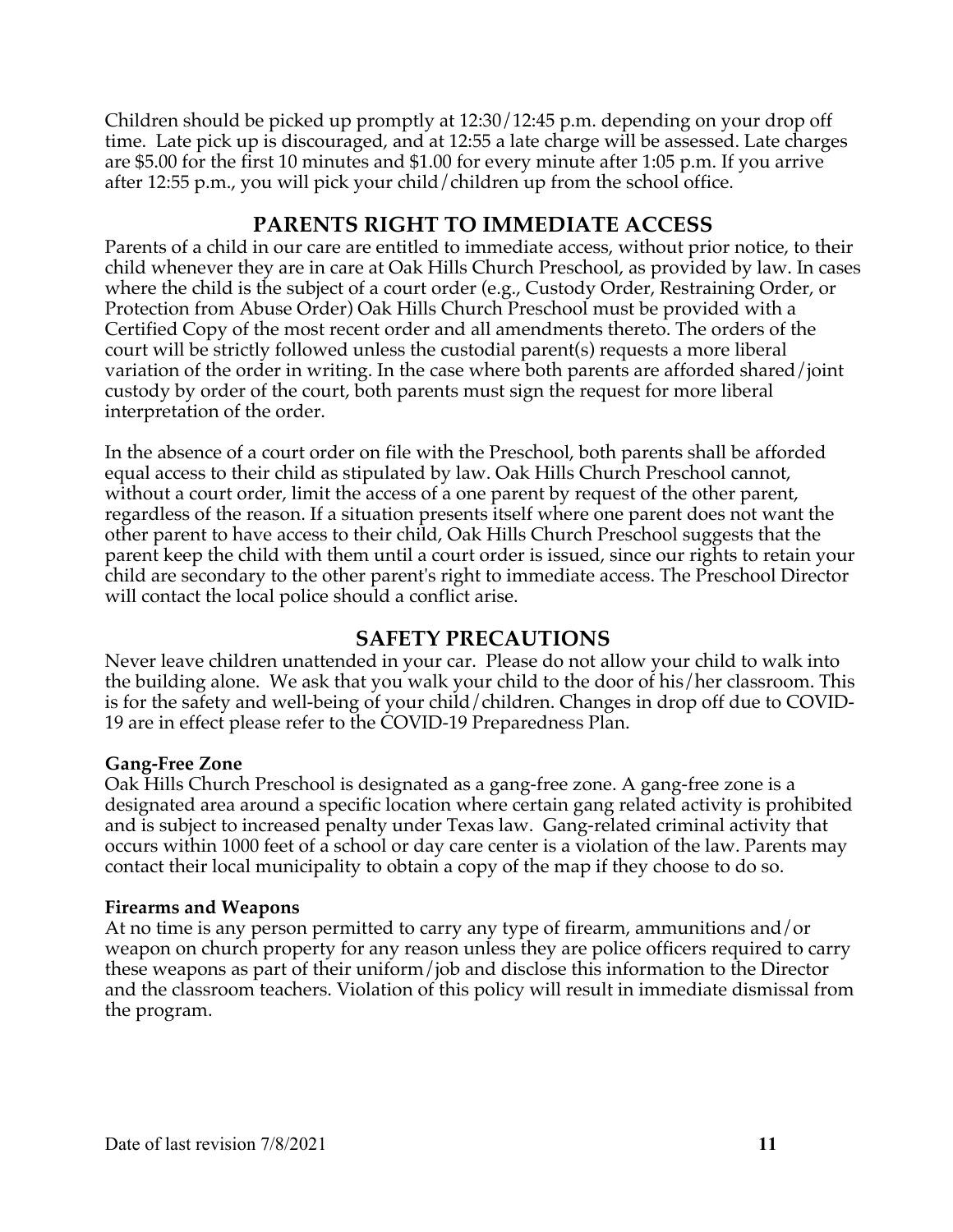# **PREVENTING AND RESPONDING TO ABUSE**

Under the Child Protective Services Act, mandated reporters are required to report any suspicion of abuse or neglect to the appropriate authorities. The employees of Oak Hills Church Preschool are considered mandated reporters, under this law. The employees of Oak Hills Church Preschool are not required to discuss their suspicions with parents prior to reporting the matter to the appropriate authorities, nor are they required to investigate the cause of any suspicious marks, behavior or condition prior to making a report. Under the Act, mandated reporters can be held criminally responsible if they fail to report suspected abuse or neglect. We take this responsibility very seriously and will make all warranted reports to the appropriate authorities. The Child Protective Services Act is designed to protect the welfare and best interest of all children. As mandated reporters, the staff of Oak Hills Church Preschool cannot be held liable for reports made to Child Protective Services which are determined to be unfounded, provided the report was made in "good faith."

Causes for reporting suspected child abuse or neglect include, but are not limited to:

- Unusual bruising, marks, or cuts on the child's body
- Severe verbal reprimands
- Improper clothing relating to size, cleanliness, season
- Transporting a child without appropriate child restraints (e.g. car seats, seat belts, etc.)
- Dropping off or picking up a child while under the influence of illegal drugs or alcohol
- Not providing appropriate meals including a drink for your child
- Leaving a child unattended for any amount of time
- Failure to attend to the special needs of a disabled child
- Failure to bathe a child
- Sending a sick child to school, medicated to hide symptoms, which would typically require the child to be kept at home until symptoms subside.
- Children who exhibit behavior consistent with an abusive situation
- Children who are repeatedly picked up after the school's official closing time.

# **FIELD TRIPS**

We do not take class field trips outside of our building. However, special guests are brought in to enhance our curriculum from time to time. There is a possibility of one offsite party at Easter, and it is the responsibility of the parent to transport them to and from this party.

# **CLOTHING**

As you plan your child's wardrobe, consider the variety of activities that your child participates in on a typical day. Children should be dressed in comfortable play clothes when attending school. We will be using a variety of messy media like food color, paint, and shaving cream. We suggest comfortable and washable clothes that are free of complicated fasteners. Be sure that your child has adequate clothing for outdoor play. A light jacket is often required for outdoor play and should be labeled with his/her name. A heavy coat, gloves and hat are needed in the winter months and all should be labeled.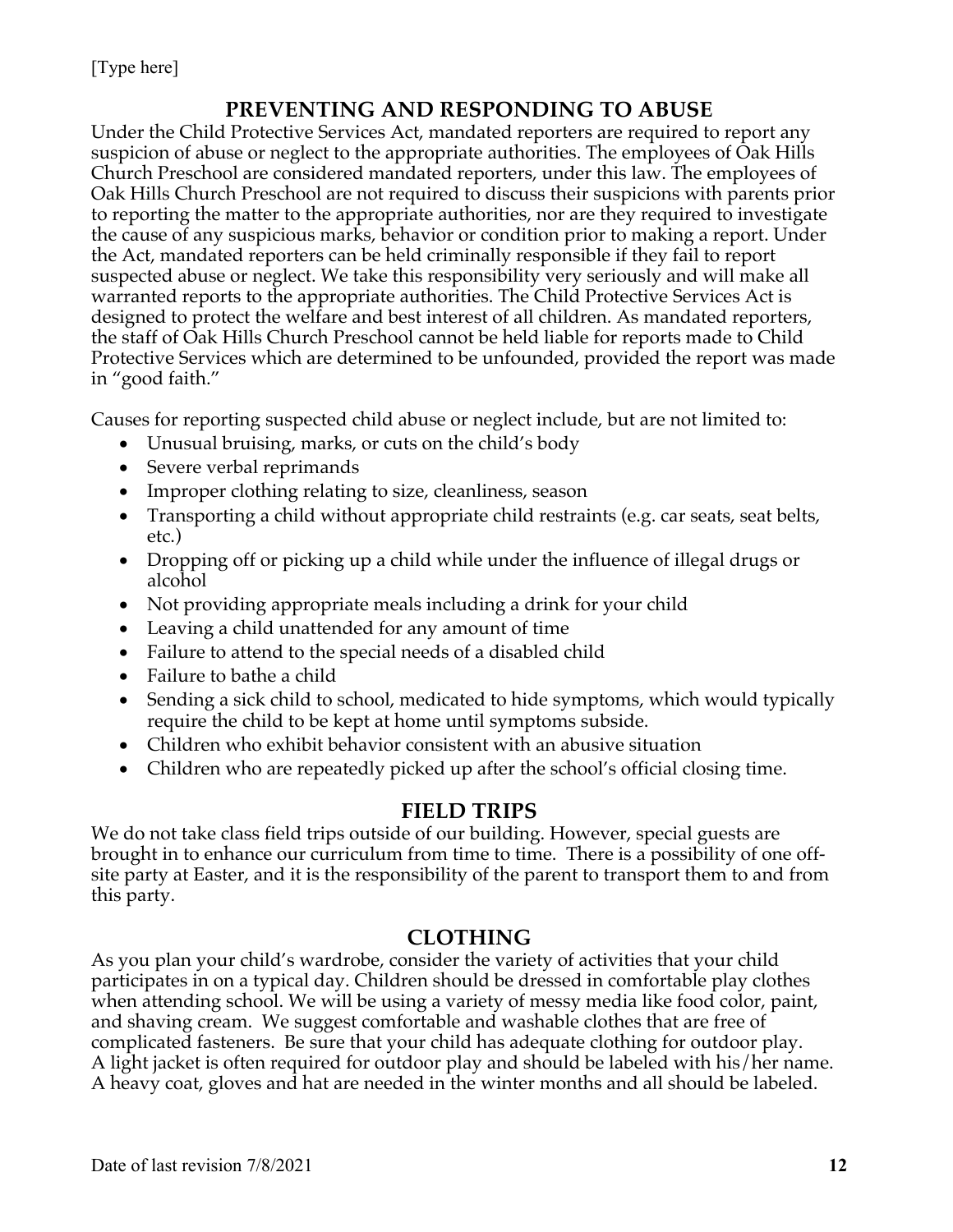Closed toed shoes, preferably tennis shoes are best for preschool but are essential for motor skills which takes place every Friday.

# **ILLNESS AND HEALTH PRECAUTIONS**

Health and Medical Requirements

Each child must have a current medical form on file in the office listing proof of immunizations. This form must be signed and dated by your physician and must indicate the status of your child's immunizations.

In addition, we require that all employees consult the recommended immunization schedule and work directly with their health care provider as to which vaccinations are best for each individual. Unless a vaccination is REQUIRED for an adult by the CDC (Centers for Disease Control and Prevention) or the City of San Antonio Health department, all Oak Hills Church Preschool employees have the right to make their own informed decisions. All employees are expected to follow the same illness policy that is set forth in our parent handbook. A copy of the recommended adult immunization schedule is included in our handbook and redistributed each year at in-service training. For further information you may check:

http://www.sanantonio.gov/Health/HealthServices/Immunizations/VaccinePreventable Diseases.aspx.

- Tetanus, diphtheria, pertussis (Td/Tdap): a booster is needed every 10 years. Tdap should be given in place of Td for adults 19-64 years old who have never received Tdap in the past.
- Varicella (chickenpox): two-dose series given to adults with no evidence of immunity to the chickenpox virus. Pregnant women should not get this vaccine.
- Measles, mumps, rubella (MMR): one or more doses given to adults with no evidence of immunity. Pregnant women should not get this vaccine.
- Influenza (flu): yearly vaccination.
- Hepatitis A: two-dose series given to adults with certain medical, occupational, lifestyle, or other indications including chronic liver disease, illegal drug use, and health care workers.

An employee may show proof of an exemption due to a medical condition or for reasons of conscience, including a religious belief. Exemptions will be filed in the personnel folder and reviewed annually. An exempt employee will not be discriminated against nor will retaliatory action against such employee take place.

#### **Health**

Please be sure your child is well before bringing him/her to school. Your child's health is a matter of major importance to us. State licensing requires that precautions be taken to safeguard the health of all children enrolled. This includes excluding children from attendance who come to school sick or isolating children who become ill at school. It is the teacher's responsibility to question the parent at drop off if a child appears to be sick, and it is also the teacher's responsibility to ask a parent to take a child back home if the child is deemed not well enough to be at school. The school does not employ a school nurse; therefore, any first aid administered or medication given will be done by the child's teacher or the office personnel. Please see the specific requirements for administering medication in the section entitled "If Your Child Needs Medication Administered at School," located in this handbook.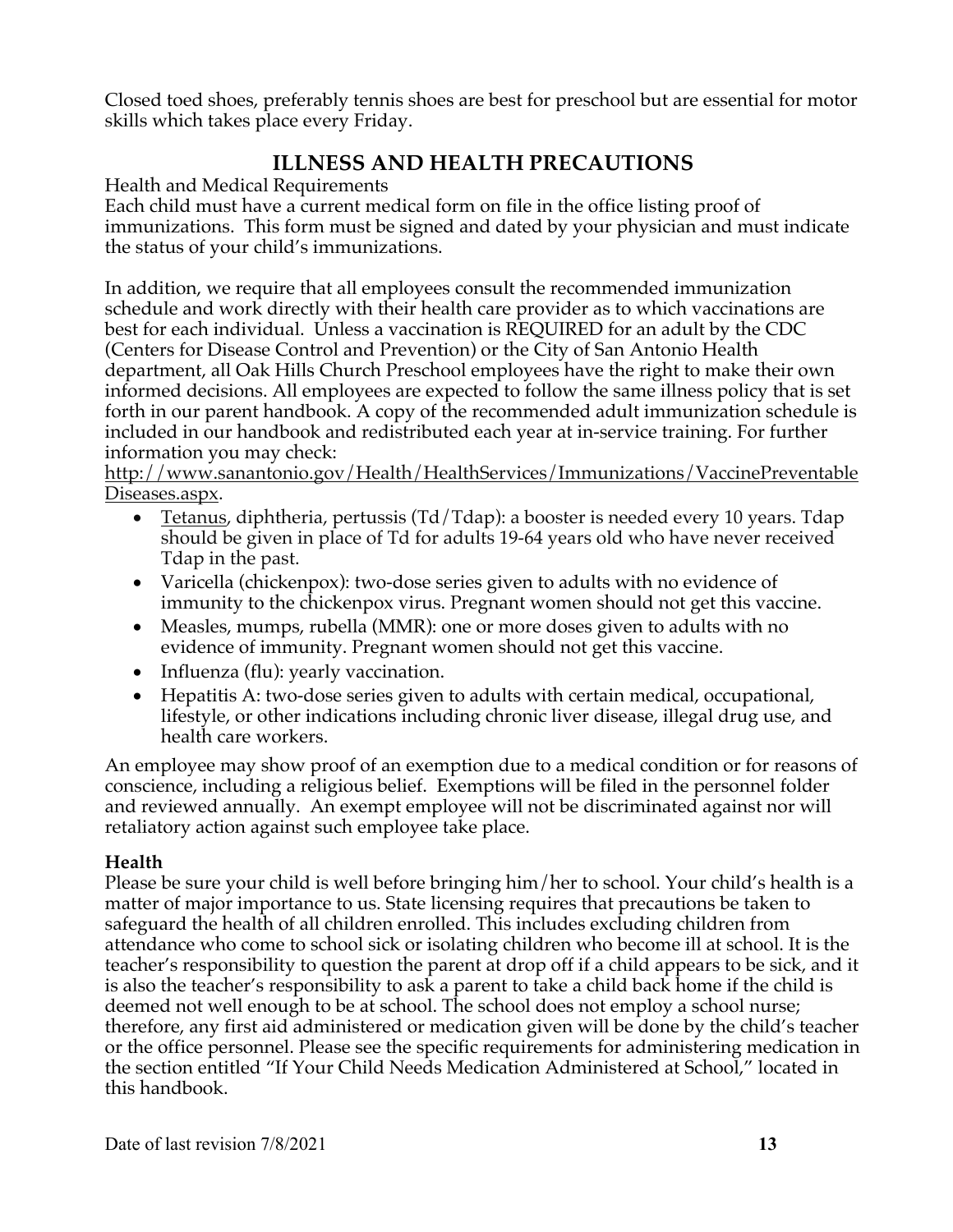#### **Communicable/Infectious Disease**

Oak Hills Church Preschool follows all health/communicable disease policies as outlined in the American Academy of Pediatrics Managing Infectious Diseases in Childcare and Schools guide. Parents are required to pick up an ill child within 30 minutes of notification by phone. If a parent is reached, but cannot pick their child up within 30 minutes, it becomes the parent's responsibility to arrange for alternate pick up with someone listed on the child's emergency contact form. The staff will not continue to call those listed on the emergency contact list once a parent is reached. If a parent cannot be reached, the staff will begin to call the people listed on the emergency contact form, until arrangements can be made for the child to be picked up.

Please keep your child at home if he/she has any one or more of the following symptoms:

- A fever OR has had a fever during the previous 24 hours—see school policy stated below
- Diarrhea (two episodes of loose, watery stool) OR has had diarrhea during the previous 24 hours—see school policy stated below
- Has vomited within the last 24 hours—see school policy stated below
- Is taking the first day dosage of an antibiotic
- Onset of a cold
- Heavy nasal discharge—see school policy stated below
- Fussy, cranky, and generally not himself/herself
- Exhibits unexplained rash
- Head lice
- COVID-19 symptoms when completing daily screening

Children will be excluded from participation in the program if they exhibit symptoms of any communicable disease. They will not be permitted to return to the program until they are no longer contagious. Guidelines for determining the contagious period for a specific illness are based on the recommendations by the American Academy of Pediatrics. Children must present a doctor's note stating they are no longer contagious and can return to the program. We reserve the right to refuse to allow a child to return if the Director or designee believes the child to be too ill to participate in the program. Parents, please notify the school when your child is out sick. This enables our faculty to keep track of any illnesses which may occur at our school. This information will only be shared with faculty on a "need to know" basis. If your child has a communicable disease, we ask that you share the diagnosis with the Director, so that the parents of the children in the school may be notified that a communicable disease is present. Once again, only the communicable disease information will be shared. Oak Hills Church Preschool will take all measures necessary to protect your child's confidentiality. You are not required to disclose this information by law, and your continued enrollment will not be based whatsoever on your decision to share (or not) the reason for your child's absence from school.

#### **Medication to be Administered at School**

Only medication prescribed by your doctor will be administered to your child while at school. Medication must be in the original bottle with clear indication of the dosage and the time the medication is to be administered. You must sign a medication permission form in the school office and notify your child's teacher of the time the medication is to be administered. If over-the-counter medication is to be used in the case of an allergic reaction, this must be outlined by the child's physician in the physician's orders and in an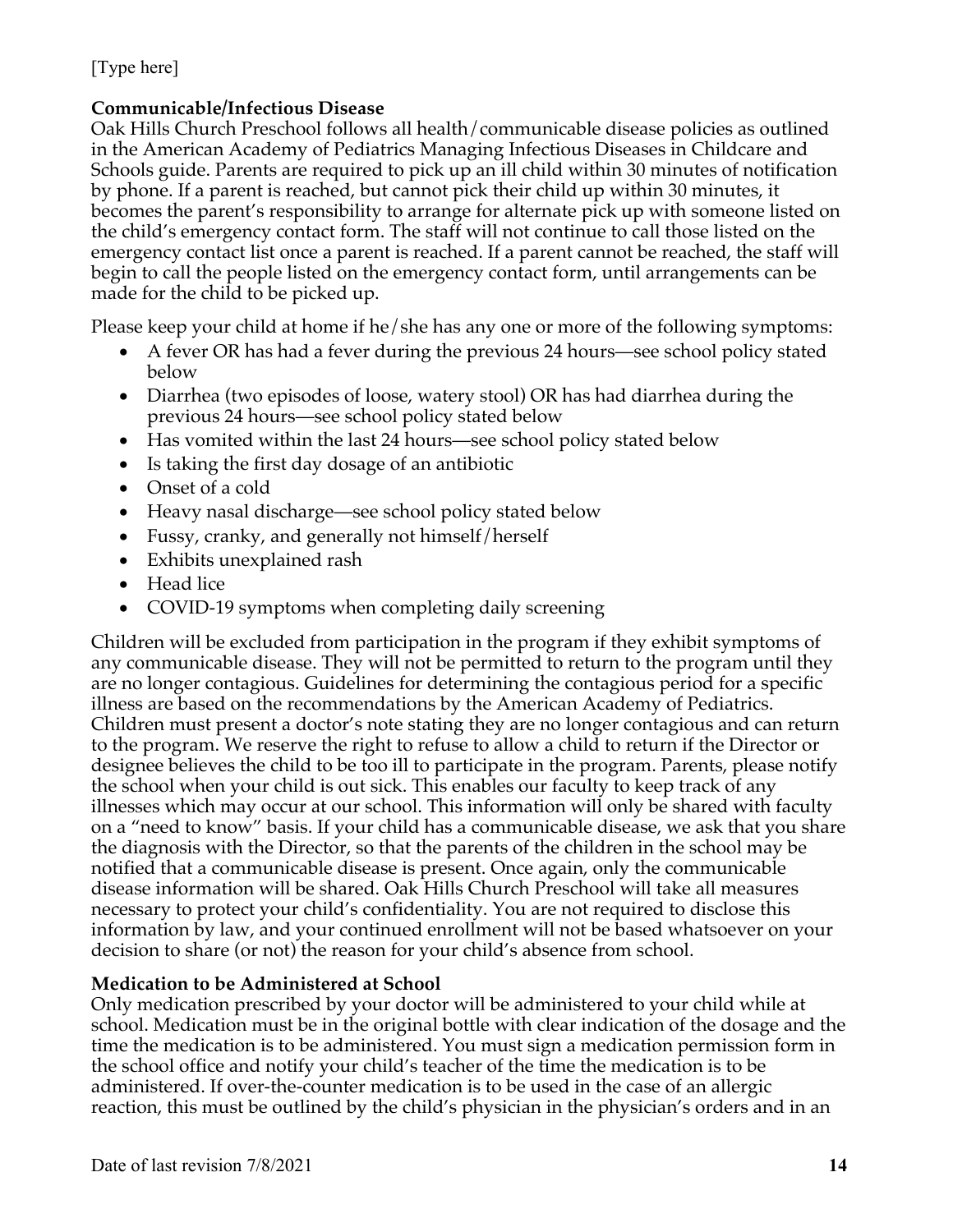Emergency Care Plan outlined specifically for your child. The Emergency Care Plan must be signed by both the physician and the parent.

#### **Emergencies**

In case of accidental injury or severe illness, we will first contact the child's parents, then, if need be, the designated emergency persons. If necessary, the school will arrange for emergency medical care and/or emergency transportation. It is the parent's responsibility to keep the school records updated with current telephone numbers and emergency information.

#### **Allergies**

For the safety of your child, parents of children with severe allergies are required to provide a signed copy of an "Allergy Special Care Plan," detailing any allergies, food or otherwise, from which their child suffers, at the time of enrollment or when the allergy is discovered. This plan must be updated annually, or more frequently, as needed. In addition to this form, parents must provide a copy of any additional physician's orders and procedural guidelines relating to the prevention and treatment of the child's allergy. If there is a change in allergic sensitivity (it is determined by physician that the child is no longer allergic to something), this information must be communicated in writing on letterhead from the physician. Parents are discouraged from making these determinations on their own for the health and well-being of their child. Any medication required to treat an allergic reaction must be provided.

#### **The school's policy with regard to specific symptoms is as follows:**

- Diarrhea: Parents will be notified when the first episode of watery bowel movement occurs. Parents will be informed that if a second watery movement occurs during the school day, parents must pick up the child. Parents will be asked to pick up a child immediately if abdominal pain, fever, or vomiting accompanies the first or second occurrence of diarrhea. To be certain that the diarrhea does not reoccur, children are to be excluded from the program for 24 hours from the time the diarrhea occurs. For example, if a child has had diarrhea during the previous day or evening, the child will not be allowed to attend school the following day. He/she must remain at home for 24 hours, free from diarrhea symptoms.
- Vomiting: if vomiting occurs within the previous 24 hours, the child shall be excluded from the program. If vomiting occurs during the school day, parents will be called and asked to pick up child immediately. Gagging due to excessive crying does not constitute vomiting.
- Eye/Nose Drainage: If thick mucus or pus is draining from the eye or nose, a child is prevented from attending school. Green or yellow mucus may indicate an infection or allergy. If the doctor indicates that mucus is due to allergy and is not contagious, a note from the doctor must be brought to school in order for the child to attend school.
- Sore Throat: If the child complains of sore throat that is accompanied by a fever, the child is prevented from attending school.
- Fever: If the child has an oral temperature of 100.4 degrees or higher, the child is prevented from attending school and may not return until he/she is fever free without fever reducing medication for 24 hours.
- Skin Rashes: If the child has undiagnosed skin rashes or sores, the child is prevented from attending school. If the child has persistent itching of skin or scalp, the child is prevented from attending school.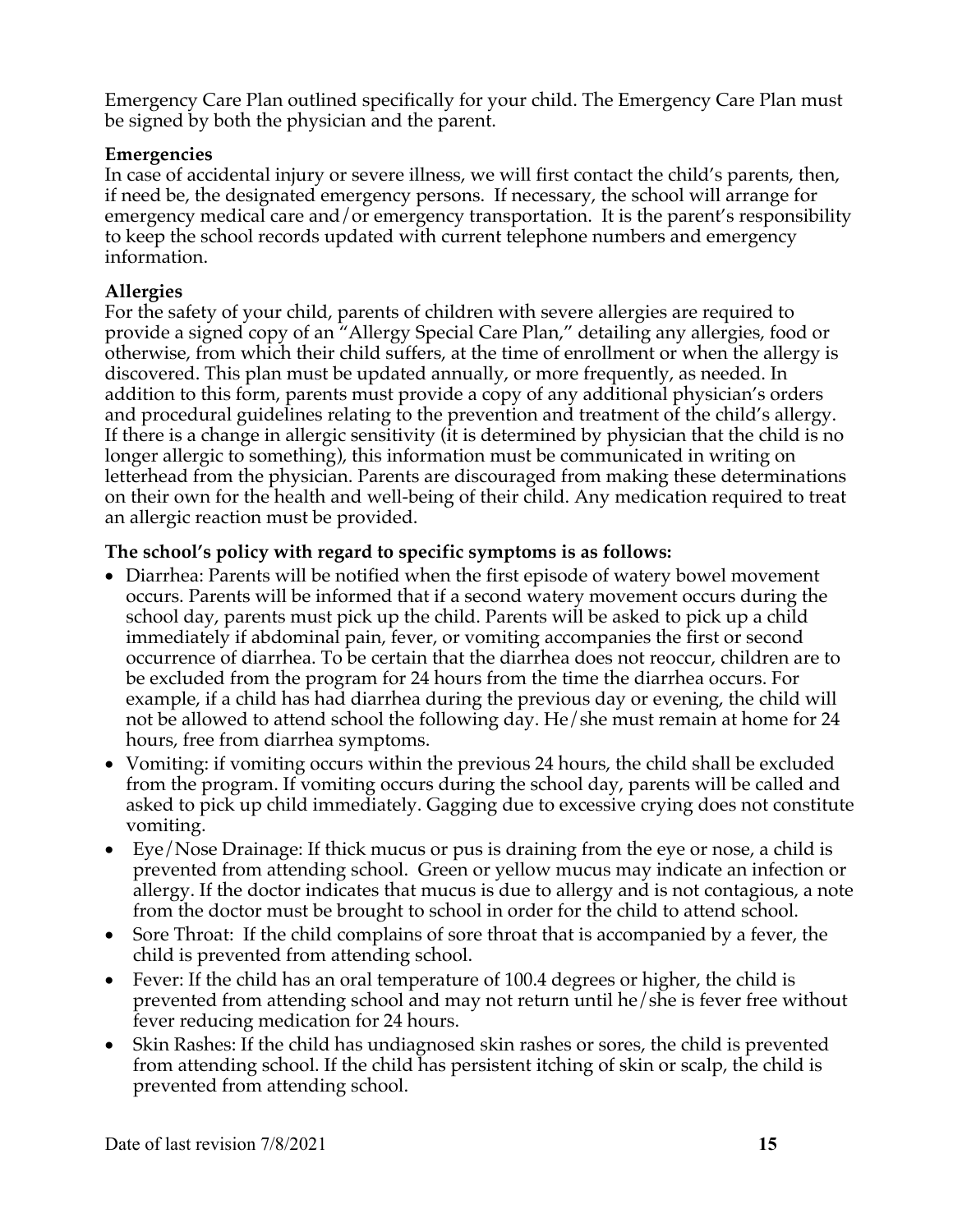- Appearance or Behavior Changes: If the child looks or acts differently, is unusually tired, pale, lacking appetite, confused, irritable, or difficult to awaken, the child should remain at home for further observation.
- Lice: If a child contracts lice, treat as physician recommends, and child must be nit free before returning to school.

#### **Accidents/Injury**

The teacher will treat the injury and send home an accident report if the injury is minor. In case of a more severe injury, the appropriate first aid measure will be taken immediately to care for the child, the parents will be notified, and if necessary parents will be asked to pick up the child for further medical treatment. Emergencies will result in a call to 911. It is very important that all telephone numbers and emergency information be kept current so that parents can be reached at all times. Please be sure cell phones are turned on and accessible while your child is attending school.

#### **Hand Washing**

The most important thing teachers and children can do to prevent the spread of illness is to wash hands thoroughly and often. Teachers are given the following guidelines regarding hand washing.

How to Wash Your Hands:

- 1. Rub your hands together vigorously for at least 20 seconds using warm running water and soap.
- 2. Wash under fingernails, between fingers, backs of hands and wrists.
- 3. Rinse your hands well under running water.
- 4. Dry your hands with a single use paper towel.
- 5. For hand-held faucets, turn off water using a paper towel instead of bare hands to avoid recontamination of clean hands.

When Teachers Should Wash Your Hands:

- 1. When you arrive at the program.
- 2. After you change an undergarment.
- 3. After you handle items soiled with body fluids or wastes such as blood, drool, urine, stool, or discharge from nose or eyes.
- 4. After you clean up messes.
- 5. After you handle a sick child.
- 6. Before you prepare food or serve food.
- 7. Before you eat or drink.
- 8. After handling any pets or animals.

#### When You Should Wash the Children's Hands:

- 1. When they arrive at the program.
- 2. After they use the toilet or have their under garments changed.
- 3. After they have touched a child who may be sick or have handled soiled items.
- 4. Before they eat or drink.
- 5. Before and after using the water/discovery table.
- 6. After handling any pets or animals.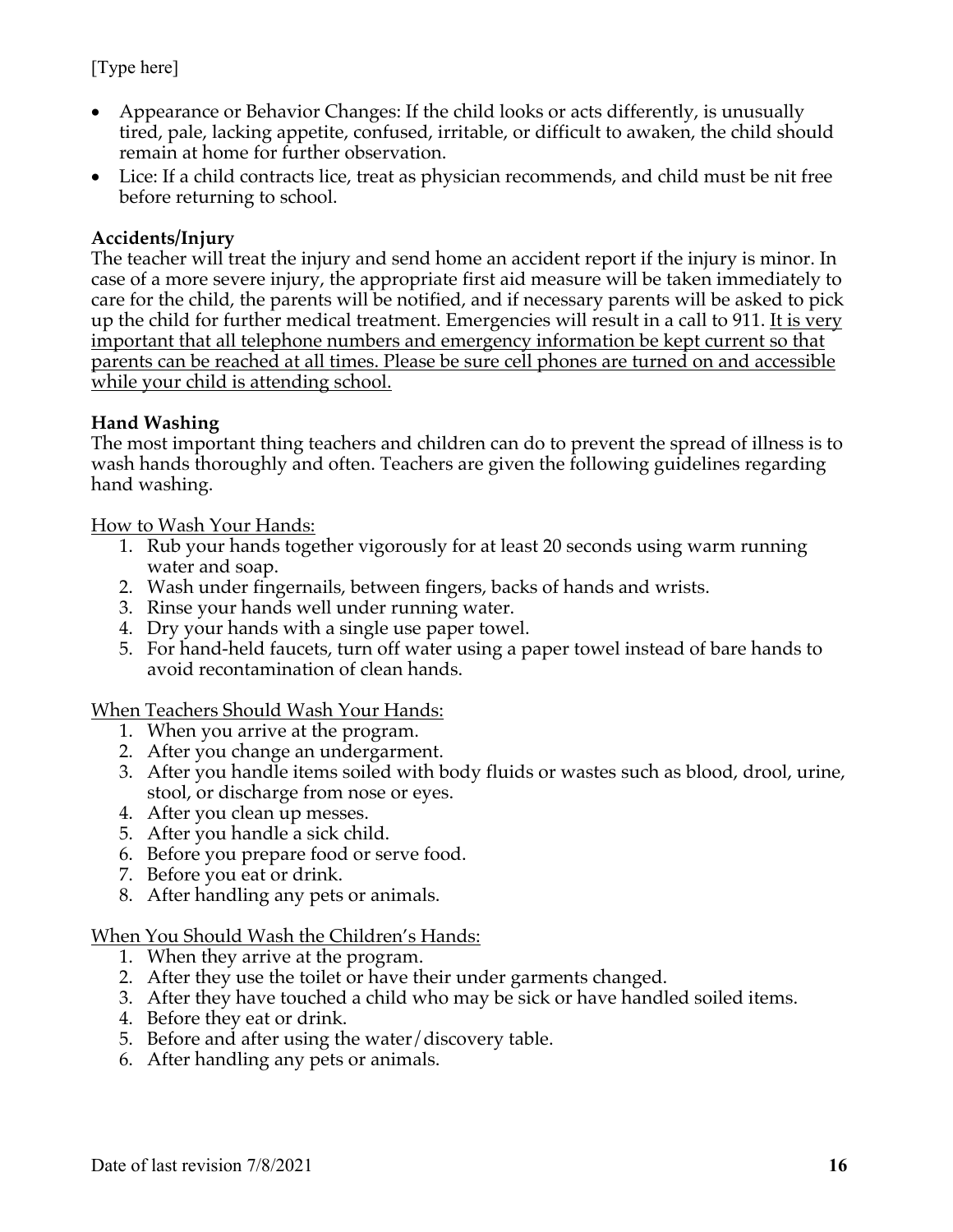#### **Insurance**

Oak Hills Church Preschool meets all state requirements regarding insurance coverage for children enrolled in a licensed facility. The liability insurance coverage is reviewed annually.

#### **Safety**

The safety of the children at Oak Hills Church Preschool is of the utmost importance. Procedures are in place for fire safety, severe weather, toxic fumes, intruders, injury to a child, release of children, playground safety, and national alerts.

- Fire Safety—Fire drills are conducted monthly and all classes participate. Every room in the school displays the emergency procedures regarding fire and notes the primary and secondary evacuation routes. The Oak Hills Church building is equipped with a fire/smoke alarm system that notifies the City of San Antonio Fire Department when activated. There are fire extinguishers strategically placed around the building, and teachers are trained in how to operate them. The school complies with all legal requirements regarding installation of smoke detectors, extinguishers, and alarms.
- Severe Weather—The school is required by licensing to conduct a severe weather drill every three months. Teachers are trained in what to do in case of a tornado or high winds. The school's policy is that children will be gathered in the preschool classroom away from windows or exterior doors until the danger has passed. In case of a school closure due to weather emergency, the school follows the directive of the Northside Independent School District. If NISD schools are closed due to flooding, snow, ice, or any emergency, our school is closed as well. In case of thunderstorms, teachers are to bring children inside and may not return outside until 30 minutes from the last sound of thunder or flash of lightening.
- Weather/Temperature Alerts—The school subscribes to http://www.tceq.texas.gov/ in order to receive daily emails regarding ozone levels. When levels are unhealthy, children's time spent outdoors will be limited to 20 minutes at a time. When the air temperature is 90 degrees and the heat index is between 91-97 degrees or the air temperature is 94 and the heat index is between 97-103 degrees, children's time spent outdoors will be limited to 20 minutes at a time. When the air temperature is below freezing and the wind chill is below 32 degrees, children's time spend outdoors will be limited to 20 minutes at a time. Children will dress for cold weather with coats, hat, and gloves if provided.
- Toxic Fumes—In the case that the school is notified that toxic fumes are present in dangerous levels in the outdoor air, the children will remain inside the building with windows and doors closed and the air condition off until the school is notified by authorities that the danger has passed.
- Intruders/Active shooters—In the event that a person enters the building with intent to do harm to the children or teachers, staff will follow established procedures for protection of the children. Procedure includes locking classroom doors, covering the windows, radioing for assistance, and bringing children in from the playground. Teacher can either use their cellular telephone or the radios to provide a communication link between the classrooms and the school office. The program's Director and Administrative Assistant have the right to ask any person to leave the premises, and they will call church security or local authorities as well as church personnel if necessary. The school is required by licensing to practice shelter drills, and lockdown drills, every three months.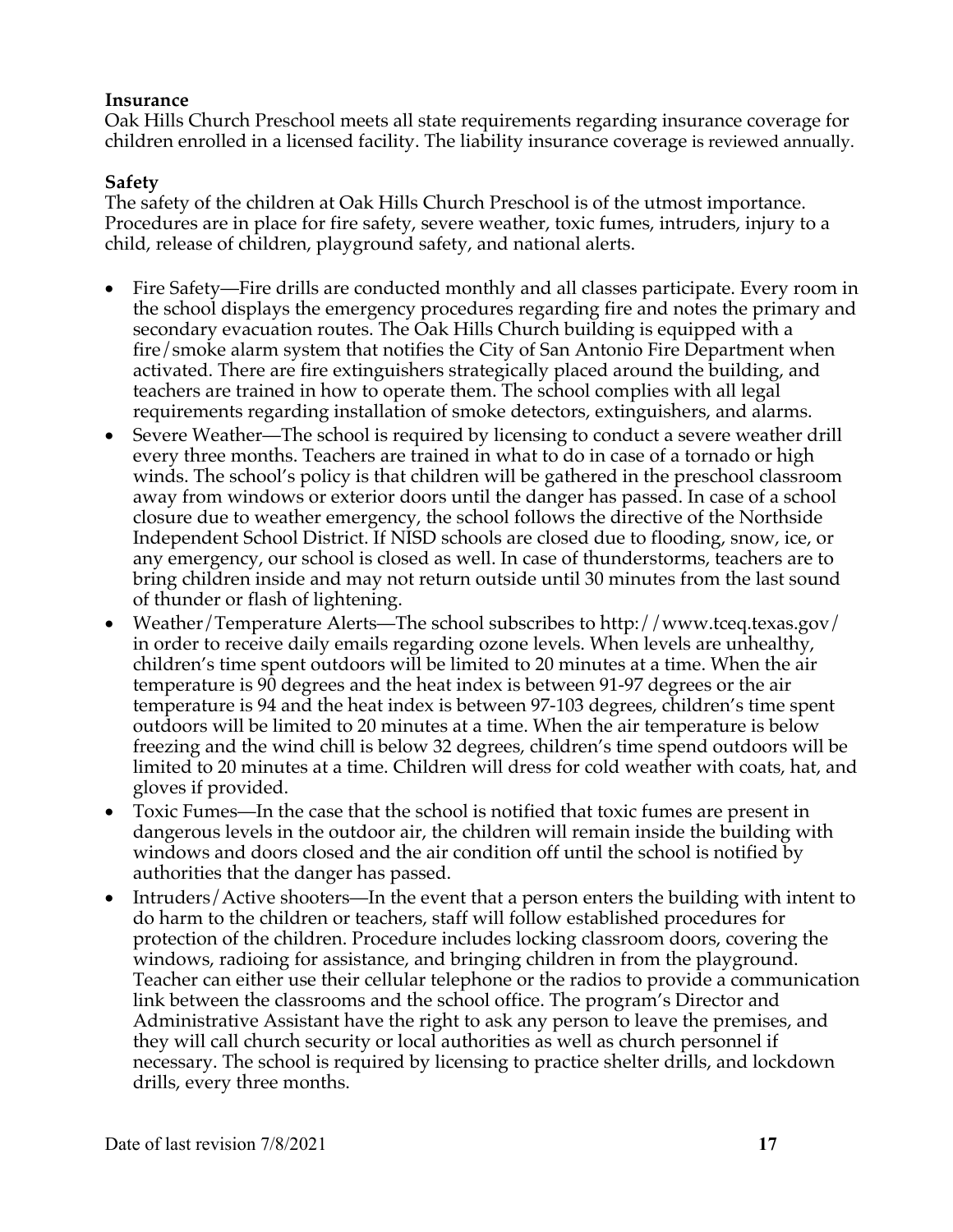- Injury to a Child—In the case a child has an injury that requires medical treatment, parents will be notified and asked to pick up the child immediately. If parents cannot be reached, those listed on the child's enrolment forms will be called to pick up the child. If the injury requires immediate treatment by a doctor, 911 will be called. The teacher will treat minor injuries and an accident report will be sent home with the child at the end of the day. First aid kits are kept in each classroom and the school office.
- Release of Children—All persons who are authorized to pick up your child must be listed on the Enrollment Forms and will be kept on file in the school office and the child's classroom. Only adults who have been authorized by the parent and listed on this form will be allowed to pick up a child from school. Any change in pick-up arrangements, temporary or permanent, should be give immediately to the child's teacher and the school office. Permanent changes should be added to the enrollment forms. We must get a notice in writing if a person other than the ones on the permanent list will be picking up your child. Photo identification will be required of anyone picking up the child who is not known by the teacher.
- Playground Safety—Our playgrounds comply with all federal safety guidelines. Playgrounds are inspected on a regular basis, and when needed, repairs and changes are made. Children are taught the safety rules, which include keeping sand and mulch on the ground, walking up steps, taking turns, and climbing safely on the equipment. It is important that children wear appropriate footwear while playing on the playground. We do not apply sunscreen or bug repellant at school. If you feel your child will need either for outdoor play please apply it prior to the start of school.
- National Alerts—The school has put in place guidelines that will be activated when the nation is on orange alert status or higher. If local authorities declare a shelter-in-place emergency due to release of dangerous contaminants into the atmosphere, the children and teachers will "shelter in place." The building will be closed and will not reopen for any reason until local authorities have declared the danger passed. Do not come to the school to pick up your child during a shelter-in-place emergency; rather, seek shelter for yourself and rest assured that your child is well cared for and is safe at school. Children remain with their teachers in the safe rooms until the danger has passed and civil defense has notified the community that it is safe to be outdoors.
- Evacuation In the unlikely event that children must be evacuated from the school building for any reason, we will go across Summer Oaks to the Student Building. Evacuation—Across the street, North of the building, and into Oak Hills Church Student Center that is located off I-10 and Summer Oaks next to the Shell Station. (Map Attached)

Parents will be called to pick up children from there, and the staff will remain with the children, care for the children and keep them engaged until all are picked up.

#### **Universal Precautions**

Universal precautions will be used in handling all body fluids at the school to provide the best protection for everyone. Universal precautions consist of wearing disposable protective gloves when there is contact with blood and/or body fluids, mucous membranes, non-intact skin, or when handling items or surfaces soiled with blood or body fluids. Gloves must be changed after contact with each child. Hands must be washed immediately after gloves are removed. First Aid kits are located in the front office and all classrooms. These kits must be used when cleaning up body fluids according to the instructions in or on the kit. The First Aid kit must be restocked immediately after use.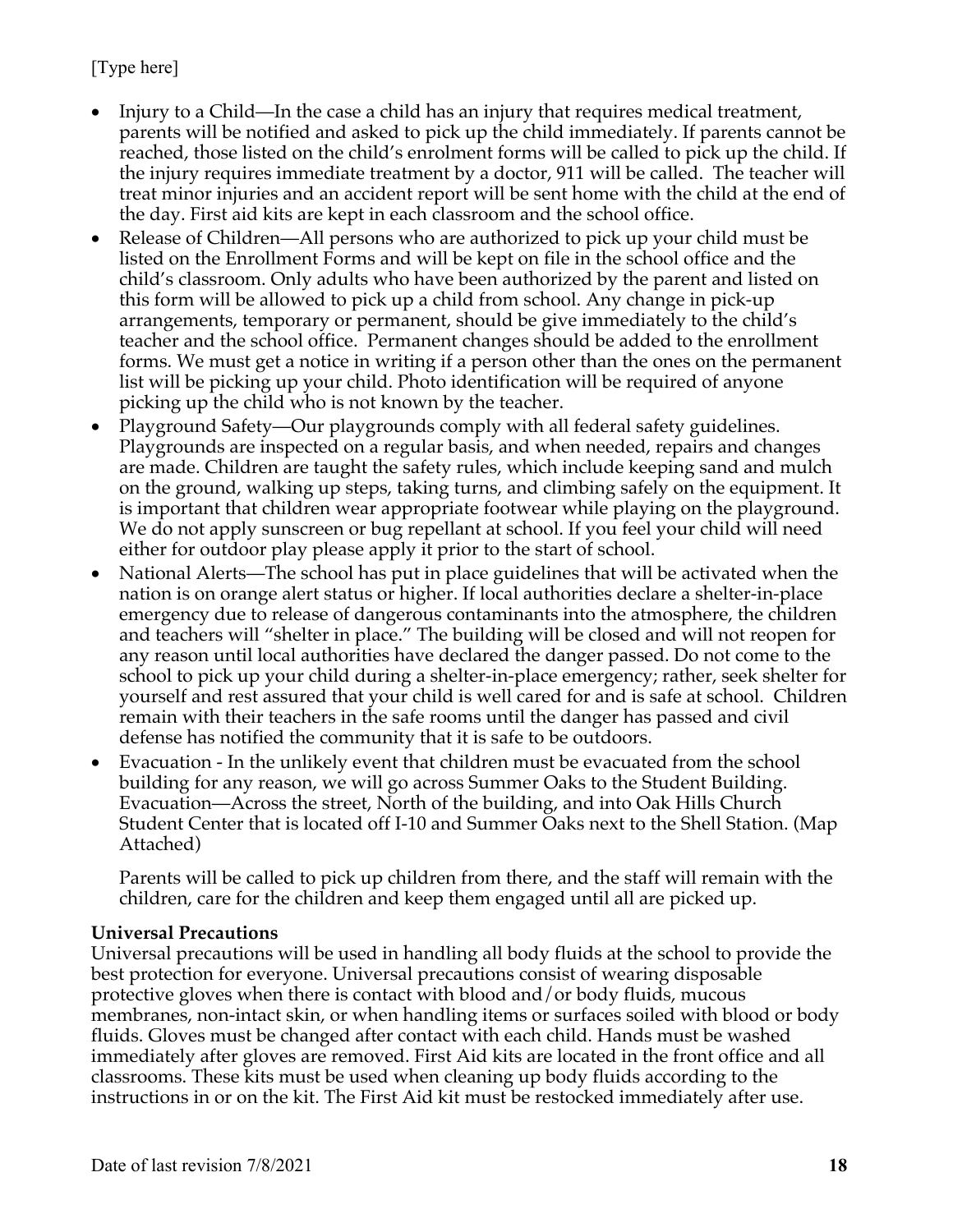#### **Pest Control**

As part of our commitment to provide your child with a safe, pest-free learning environment, Oak Hills Church may periodically apply pesticides to help manage insects, weeds, or pathogens. Pesticide applications are part of our pest management program and are done on non-school days by trained and licensed technicians.

#### **PARENT INVOLVEMENT**

Parents are always welcome visitors at Oak Hills Church Preschool but due to COVID-19 restrictions are in place which keep visitors from entering the preschool except for emergencies. Various special events are held at the school and parents are encouraged to attend. Some of these events are the Fall Parade, Thanksgiving Feast, Cowboy Round-up, and Fiesta Parade. All of these activities will be suspended until COVID-19 restrictions are lifted. Parent volunteers also plan class parties and assist the classroom teacher when needed. Every child is given a tote bag to carry their personal belongings to and from school i.e. lunch, jacket, change of clothes, etc. These tote bags are also used by the classroom teacher and the school to send home notes, calendars, newsletters, and notice of special events. This is one of the many ways we communicate with parents. Please make sure to check your child's tote bag, which will help keep you better informed and involved. We also communicate through email, texting, digital signage, and phone calls when needed. We value communication and realize the importance of relationship. If you need to speak with us at any time, do not hesitate to do so, scheduled or unscheduled.

#### **Rotating Snacks**

Parents take turns in each class providing the midmorning snacks. Wholesome crackers, plain cookies, bread, cheese, fruit and other finger type foods are preferred. Please provide snack from two (2) food groups, i.e. cheese & crackers. We will not serve beverages with added sugar, such as carbonated drinks, fruit punch or sweetened milk except for special occasions such as holiday or birthday celebrations. Milk or 100 percent juice can be included. Water will be served at every snack time. Please do not send glass containers. A class snack bag will be sent home as a reminder of the child's snack day. The children will occasionally cook items such as pizza, muffins, soup, bread, macaroni, etc. The snack menu is posted outside each classroom daily and is kept on file for one year.

#### **Lunches**

Children bring their lunches from home on school days. State Licensing requires lunches meet nutritional guidelines. Lunch should include a protein (meat, cheese, eggs) vegetables, fruit, and grains. Some suggestions for a healthy lunch are a sandwich, crackers and cheese, soup in a thermos, raw vegetables and dip, fresh fruits and juices, yogurt and milk. No child will have lunch withheld for any reason. Likewise, teachers will always ask that children at least try their lunch, even if they say they do not want to eat. At least one teacher sits with children while they are eating snack and/or lunch. Children are never forced to eat what they do not want to eat. Unopened items will be returned in lunch kits; however, partially eaten or messy items will be thrown away. Children are prohibited from sharing lunches with one another.

We do not do any food preparation. If food should be served warm, it needs to be in a thermal container that will keep it at the desired temperature. Please enclose a cold pack if food in the lunch box requires refrigeration. Water will be offered to every child with snack and lunch. Please do not include carbonated beverages.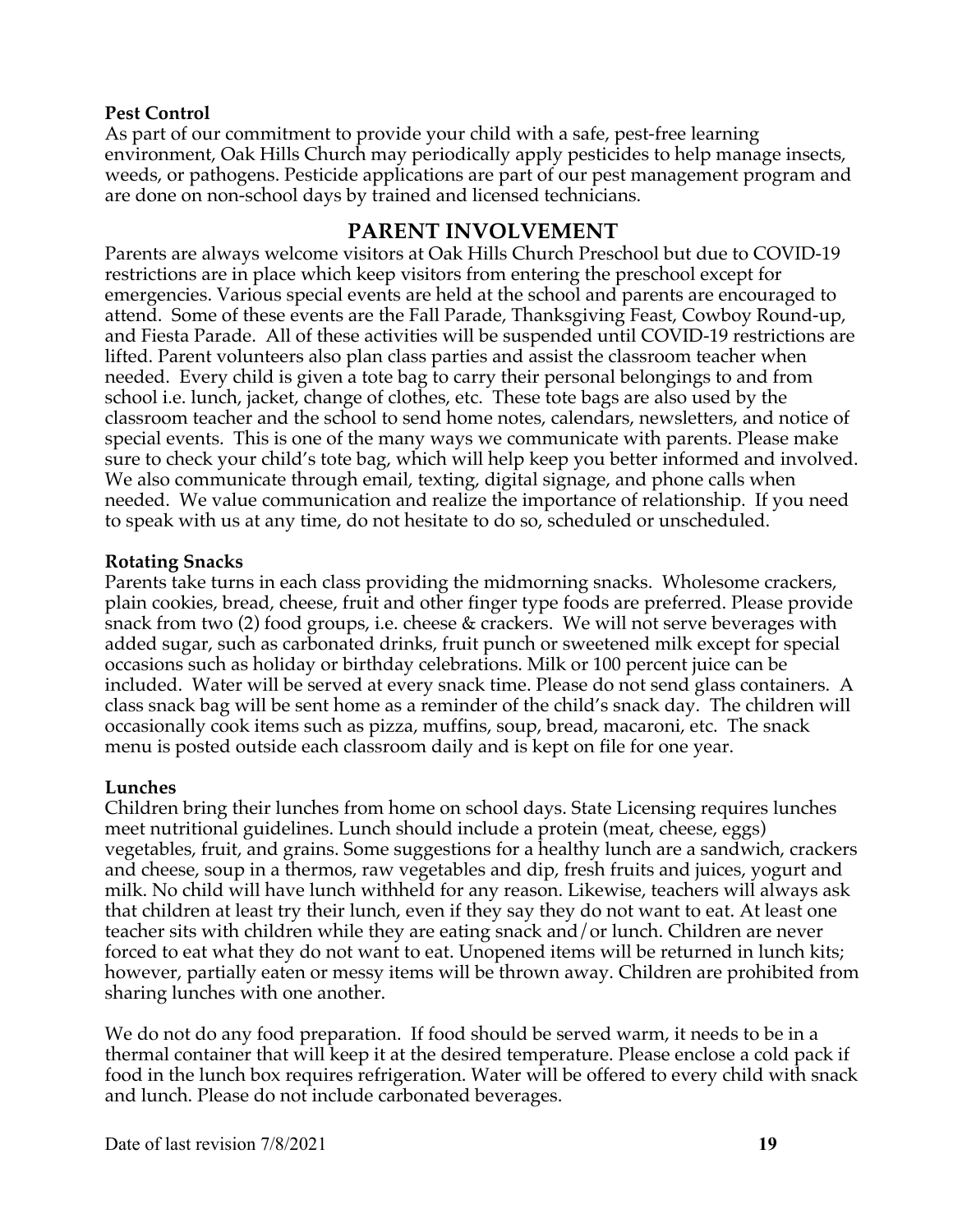#### **Classroom Parties**

The students have several seasonal parties each year that typically require parent involvement. However, due to COVID-19 restrictions the parents may be asked to provide party refreshments, games, crafts, or other activities but will not be able to attend the party. The classroom teacher will furnish a sign-up sheet and party guidelines. If COVID-19 restrictions are lifted and we are able to have classroom parties it is important to remember the room moms have planned these parties with the enrolled students in mind, and it is not appropriate to have siblings participate in the party. Following is a list of celebrations and parties: October – Fall parade & parties, November – Thanksgiving Feast, December – Christmas parties, February – Rodeo Day & Valentines parties, March/April – Easter parties (may be held offsite) and Fiesta Parade & Carnival, May – school wide picnic or class specific end of year picnic.

#### **Parents/Teacher Conferences**

Close communication between parents and teachers is essential. At Oak Hills Church Preschool, we believe that parents and teachers are partners in the education process. Parent/teacher conferences for all students are held in February. Students will have a holiday on conference day, but child-care will be offered during the scheduled conference time. Teachers will share information with parents throughout the school year as needed.

#### **VISITORS**

Due to COVID-19 restrictions, we will be limiting the number of people allowed into the school in the attempt to minimize the exposure to any infectious disease. Please see COVID-19 Preparedness Plan for who is allowed inside the preschool and when. School visits are suspended at this time. Visitors are encouraged to make an appointment and must sign-in at the school office. Visitors are allowed in the preschool facility at the discretion of the Director and must be accompanied by a staff member while in the preschool. If a visitor stops in without an appointment, a staff member must be available to accompany them. If there is no available staff, an appointment will have to be scheduled and the visitor may return at another time. Regular parent volunteers must clear a background check before working in the classroom. Volunteers will not be left alone with the children unless they have completed a name-based and FBI finger print background check.

#### **STAFF**

Caring, nurturing, degreed or otherwise exceptionally well-qualified teachers are on the school staff. We are fortunate to have experienced teachers who have a genuine commitment to teaching young children. Our staff builds a relationship with the children and is appropriately nurturing and affectionate. We do hug our children! All of the staff participates in 24 hours of annual training. The staff also participates in CPR and First Aid training.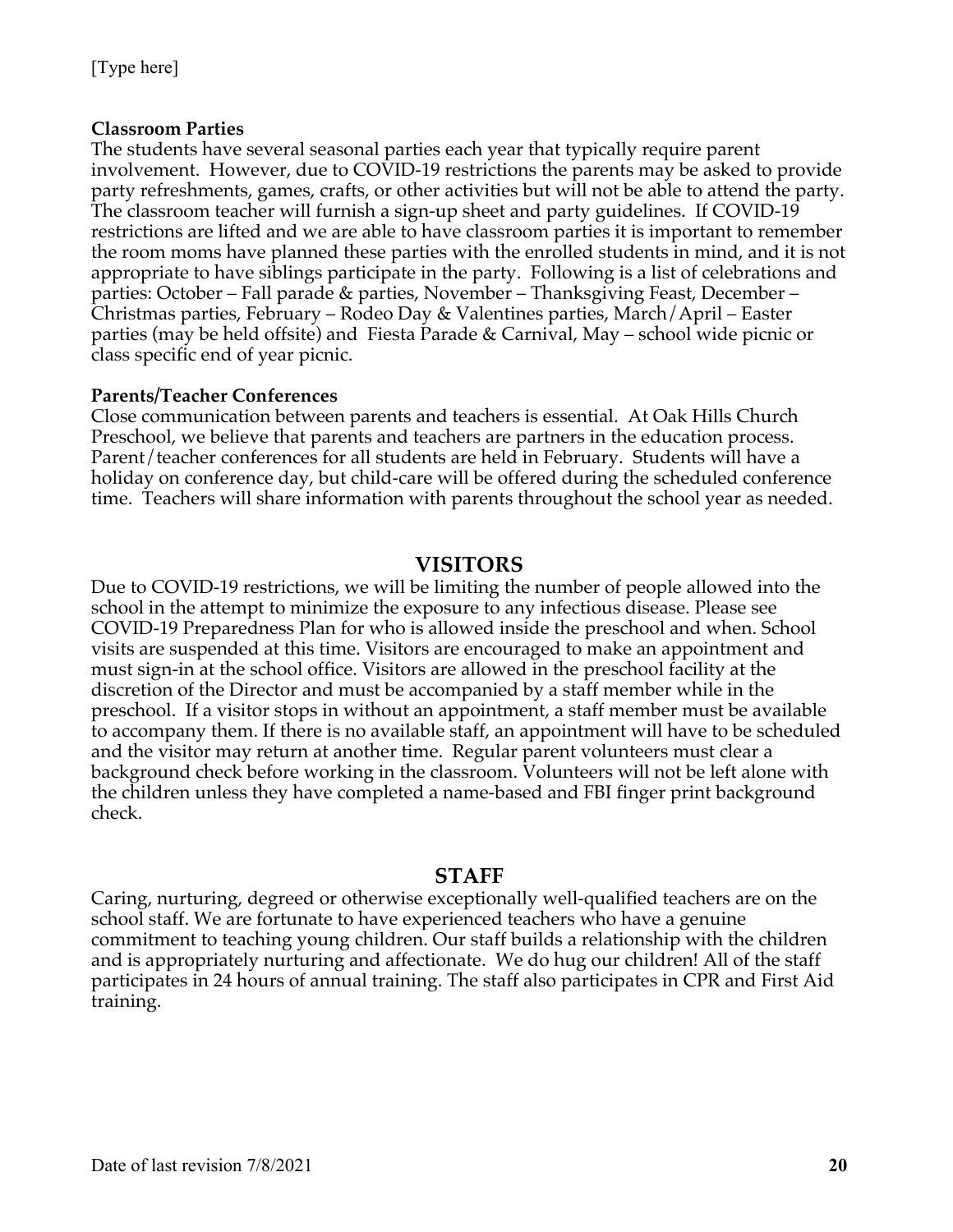### **ADDITIONAL SERVICES PROVIDED BY OAK HILLS CHURCH**

Oak Hills Church has many different ministries which we encourage and invite you to participate in. Our Children's Ministry, would like to invite you to attend any of our Bible class offerings. Oak Hills Church has worship services Saturday at 5:00 p.m. and Sunday morning at 9:30 and 11:30 a.m. We offer Bible classes at both service times on Sunday. There are offerings for men and women to gather during the week and other connection opportunities. Our desire would be to help you connect with a small group to with which you walk through life. For more information about the church and its programs, call 698- 6868 or go to our website at oakhillschurch.com.

### **HANDBOOK AMENDMENTS**

Oak Hills Church Preschool will make amendments to this document as needed. The amendments will be made available to you in the school office. You will be asked to sign off on receiving the amendments if amendments are made.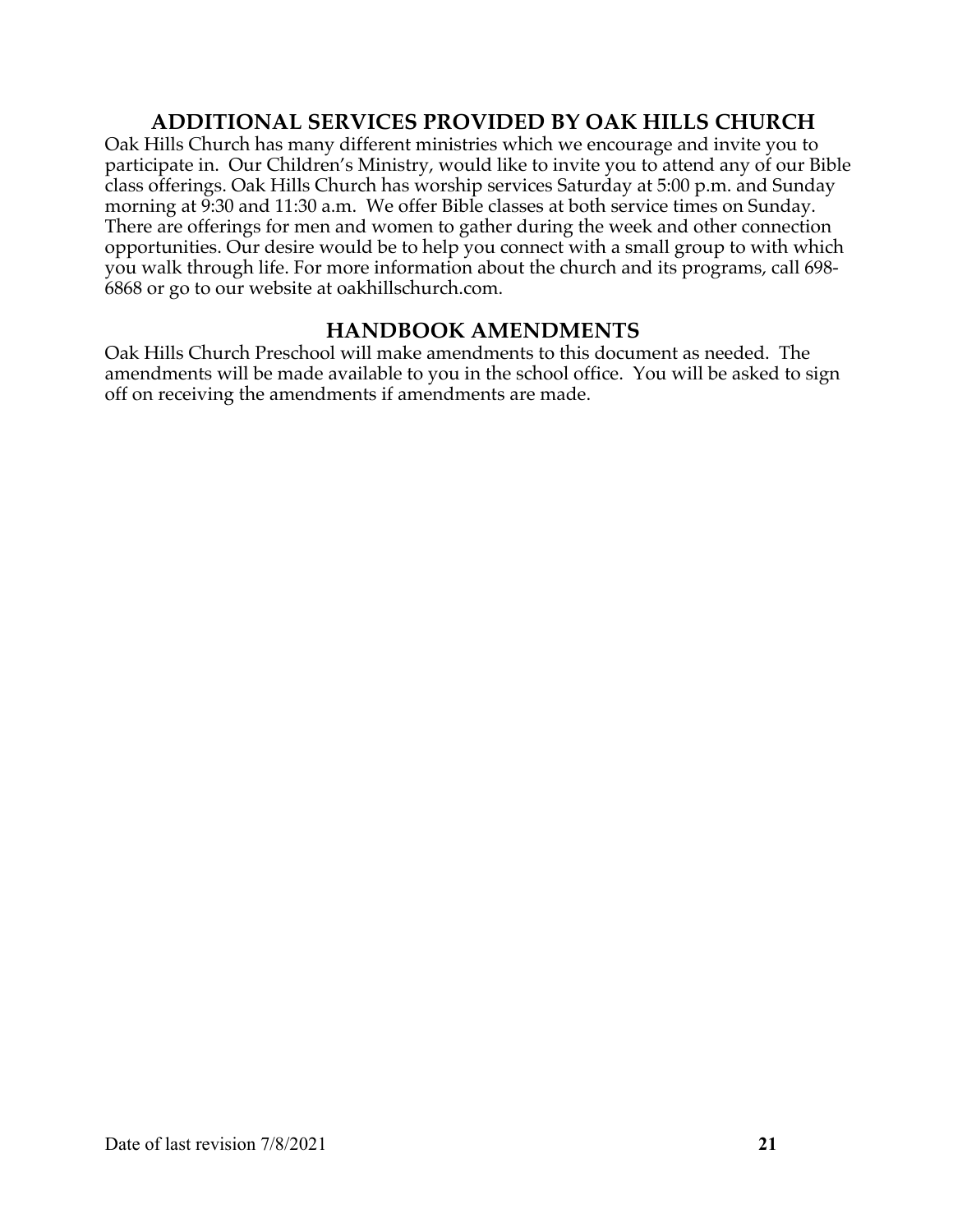[Type here]

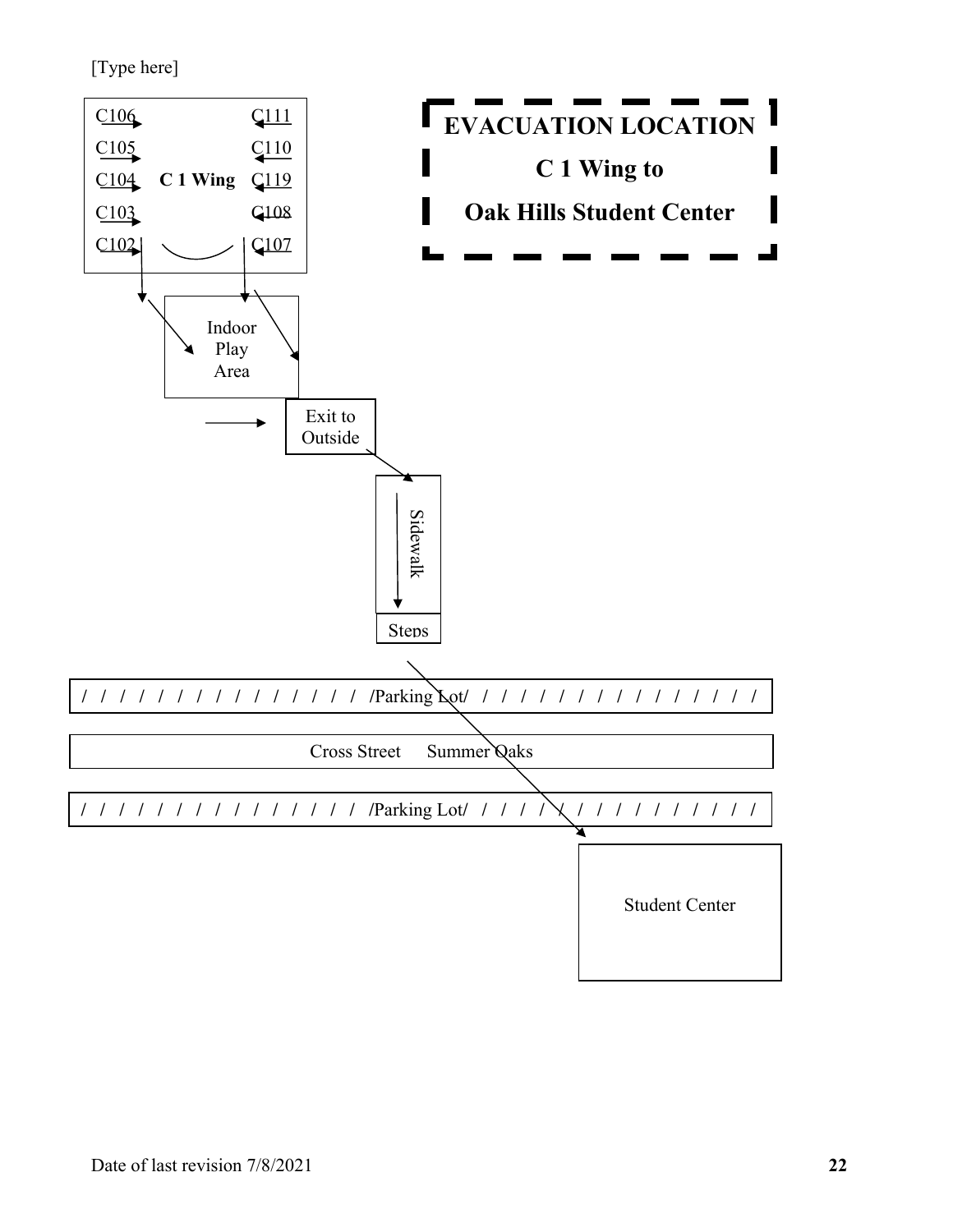### **CLASS ROSTERS**

We do not publish a school wide directory; however, every class has a roster which will be distributed to the other classmates. The following information will be included on the roster: child's name, parent names, address, phone number and email address, if available.

- $\Box$ I DO NOT want our information included on the class roster.
- $\Box$ I DO want our information included on the class roster.

### **PHOTOGRAPHS/VIDEO TAPING**

I understand that as a participant in Oak Hills Church Preschool, my child may be photographed, and these photos/videos may be used in promotional materials for Bibleland Children's Ministry and Oak Hills Church. I also understand that personal information, such as child's full name, parents' names, address and telephone number will never be published with my child's image.

| Parent/Guardian Signature | Jate |  |
|---------------------------|------|--|
|                           |      |  |

Detach the last page from the Handbook. Complete both forms, sign, date, and return them to the Preschool.